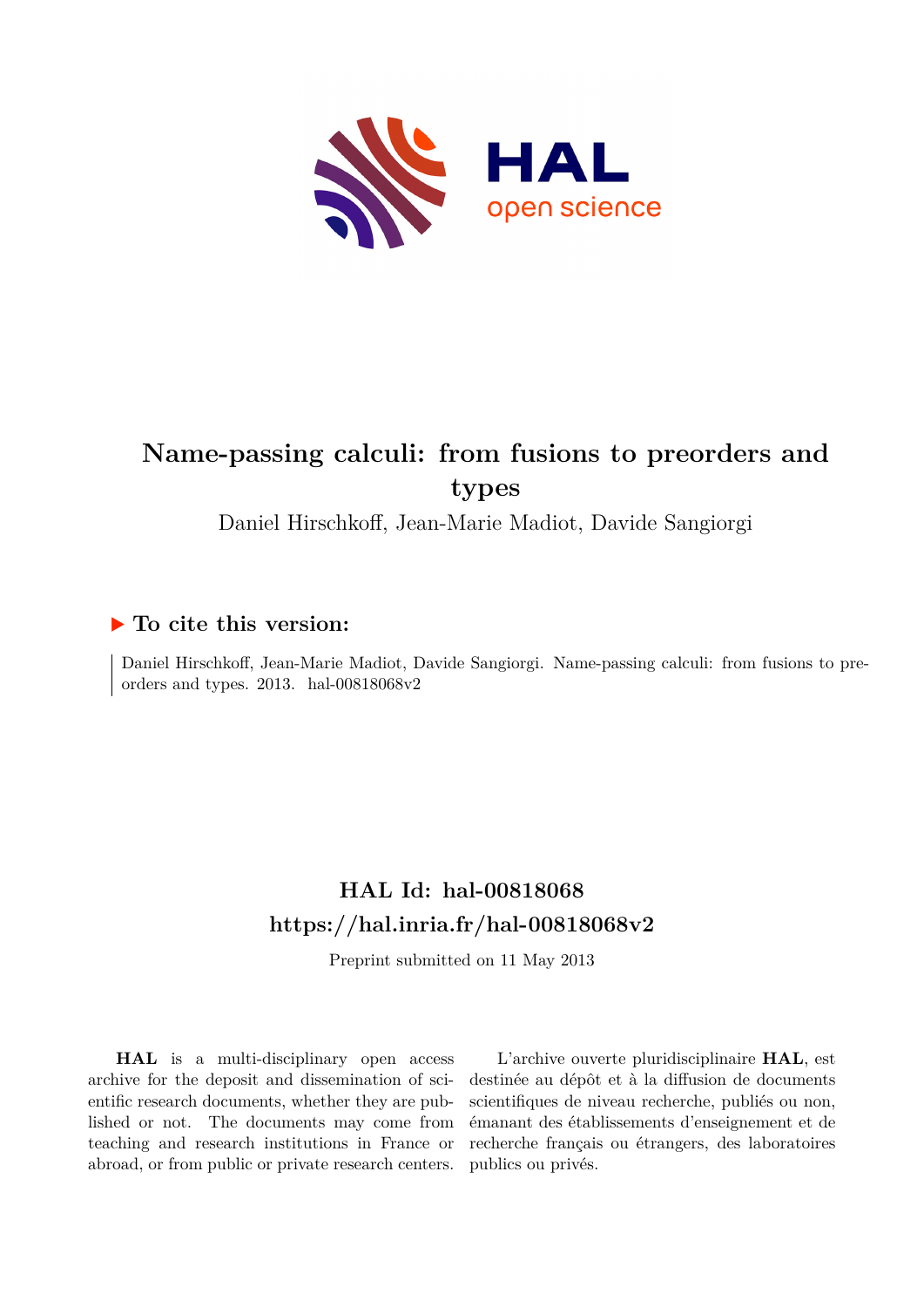# Name-passing calculi: from fusions to preorders and types

Daniel Hirschkoff, Jean-Marie Madiot ENS Lyon, U. de Lyon, CNRS, INRIA, UCBL {daniel.hirschkoff, jeanmarie.madiot}@ens-lyon.fr

Davide Sangiorgi University of Bologna and INRIA davide.sangiorgi@cs.unibo.it

*Abstract*—The fusion calculi are a simplification of the picalculus in which input and output are symmetric and restriction is the only binder. We highlight a major difference between these calculi and the pi-calculus from the point of view of types, proving some impossibility results for subtyping in fusion calculi. We propose a modification of fusion calculi in which the name equivalences produced by fusions are replaced by name preorders, and with a distinction between positive and negative occurrences of names. The resulting calculus allows us to import subtype systems, and related results, from the picalculus. We examine the consequences of the modification on behavioural equivalence (e.g., context-free characterisations of barbed congruence) and expressiveness (e.g., full abstraction of the embedding of the asynchronous pi-calculus).

*Index Terms*—process calculus; fusions; types; subtyping;

#### I. INTRODUCTION

The  $\pi$ -calculus is the paradigmatical name-passing calculus, that is, a calculus where names (a synonym for "channels") may be passed around. Key aspects for the success of the  $\pi$ calculus are the minimality of its syntax and its expressiveness. Expressiveness comes at a price: often, desirable behavioural properties, or algebraic laws, fail. The reason is that, when employing  $\pi$ -calculus to describe a system, one normally follows a discipline that governs how names can be used. The discipline can be made explicit by means of *types*. Types bring in other benefits, notably the possibility of statically detecting many programming errors. Types are indeed a fundamental aspect of the  $\pi$ -calculus theory, and one of the most important differences between name-passing calculi and process calculi such as CCS in which names may not be passed.

One of the basic elements in type systems for name-passing calculi is the possibility of separating the capabilities for actions associated to a name, e.g., the capability of using a name in input or in output. The control of capabilities has behavioural consequences because it allows one to express constraints on the use of names. For a simple example, consider a process  $P$  that implements two distinct services A and B, accessible using channels  $a$  and  $b$  that must be communicated to clients of the services. We assume here only two clients, that receive the channels via  $c_1$  and  $c_2$ :

$$
P \stackrel{\text{def}}{=} (\nu a, b) \left( \overline{c_1} \langle a, b \rangle \cdot \overline{c_2} \langle a, b \rangle \cdot (\mathbb{A} \mid \mathbb{B}) \right) \tag{1}
$$

We expect that outputs at  $\alpha$  or  $\delta$  from the clients are eventually received and processed by the appropriate service. But this is not necessarily the case: a malign client can disrupt the expected protocol by simply offering an input at  $a$  or  $b$  and then throwing away the values received, or forwarding the values to the wrong service. These misbehaviours are ruled out by a capability type system imposing that the clients only obtain the output capability on the names  $a$  and  $b$ when receiving them from  $c_1$  and  $c_2$ . The typing rules are straightforward, and mimic those for the typing of references in imperative languages with subtyping.

Capabilities [1] are at the basis of more complex type systems, with a finer control on names. For instance, type systems imposing constraints on successive usages of the names like usage-based type systems and deadlock-detection systems, session types, and so on [2], [3], [4].

Capabilities are closely related to subtyping. In the example  $(1)$ , P creates names a and b, and possesses both the input and the output capabilities on them; it however transmits to the clients only a subset of the capabilities (namely the output capability alone). The subset relation on capabilities gives rise to a subtype relation on types. All forms of subtyping for  $\pi$ calculus or related calculi in the literature require a discipline on capabilities. Subtyping can also be used to recover wellknown forms of subtyping in other computational paradigms, e.g., functional languages or object-oriented languages, when an encoding of terms into processes is enhanced with an encoding of types [5].

An interesting family of variants of the  $\pi$ -calculus are what we call here — the *fusion calculi*: Fusion [6], Update [7], Explicit Fusions [8], Chi [9], Solos [10]. Their beauty is the simplification achieved, with binding removed from the input construct. Thus input prefixing becomes symmetric to output prefixing, and restriction remains as the only binder. The effect of a synchronisation between an output  $\overline{a}b$ . P and an input  $ac. Q$  is to fuse the two object names b and c, which are now interchangeable. Thus communications produce, step-bystep, an equivalence relation on names. Different fusion-like calculi differ in the way the name equivalence is handled. The operational theories of these calculi have been widely studied, e.g. [6], [11], [12], [13], [14].

As for the  $\pi$ -calculus (sometimes abbreviated as  $\pi$  in the sequel), however, the expressiveness of fusion calculi makes desirable behavioural properties fail. The same examples for the  $\pi$ -calculus can be used. For instance, the problems of misbehaving clients of the services of (1) remain. Actually, in fusion calculi additional problems arise; for example a client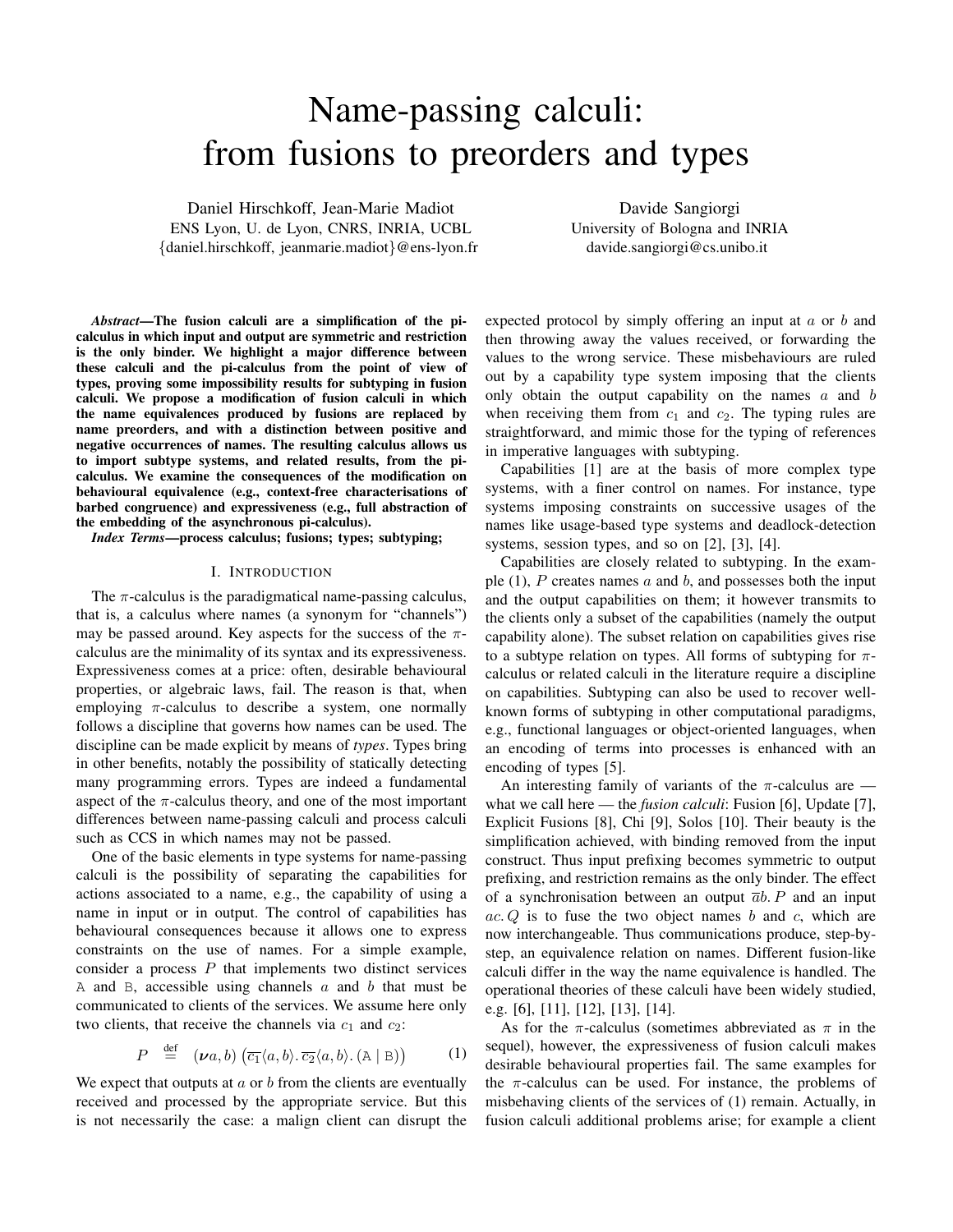receiving the two channels  $a$  and  $b$  along  $c_i$  could fuse them using an input  $c_i\langle n, n\rangle$ . R. Now a and b are indistinguishable, and an emission on one of them can reach any of the two services (and if a definition of a service is recursive, a recursive call could be redirected towards the other service).

In the paper we study the addition of types to fusion calculi; more generally, to single-binder calculi, where input is not binding (in fusion calculi, in addition, reductions fuse names). We begin by highlighting a striking difference between  $\pi$ calculus and fusion calculi, proving some impossibility results for subtyping (and hence for general capability-based type systems, implicitly or explicitly involving subtyping). In the statement of the results, we assume a few basic properties of type systems for name-passing calculi, such as strengthening, weakening and type soundness, and the validity of the ordinary typing rules for the base operators of parallel composition and restriction. These results do not rule out completely the possibility of having subtyping or capabilities in fusion calculi, because of the few basic assumptions we make. They do show, however, that such type systems would have to be more complex than those for ordinary name-passing calculi such as the  $\pi$ -calculus, or require modifications or constraints in the syntax of the calculi.

Intuitively, the impossibility results arise because at the heart of the operational semantics for fusion calculi is an equivalence relation on names, generated through name fusions. In contrast, subtyping and capability systems are built on a preorder relation (be it subtyping, or set inclusion among subsets of capabilities). The equivalence on names forces one to have an equivalence also on types, instead of a preorder.

We propose a solution whose crux is the replacement of the equivalence on names by a preorder, and a distinction on occurrences of names, between 'positive' and 'negative'. In the resulting single-binder calculus,  $\pi P$  (' $\pi$  with Preorder'), reductions generate a preorder. The basic reduction rule is

$$
\overline{c}a.P \mid cb.Q \longrightarrow P \mid Q \mid a/b.
$$

The particle  $a/b$ , called an *arc*, sets a to be above b in the name preorder. Such a process may redirect a prefix at  $b$  (which represents a 'positive' occurrence of b) to become a prefix at a. We show that the I/O (input/output) capability systems of the  $\pi$ -calculus can be reused in  $\pi P$ , following a generalisation of the typing rules of the  $\pi$ -calculus that takes into account the negative and positive occurrences of names. A better understanding of type systems with subtyping in name-passing calculi is a by-product of this study. For instance, the study suggests that it is essential for subtyping that substitutions produced by communications (in  $\pi P$ , the substitutions produced by arcs) only affect the positive occurrences of names.

The modification also brings in behavioural differences. For instance, both in the  $\pi$ -calculus and in  $\pi$ P, a process that creates a new name  $\alpha$  has the guarantee that  $\alpha$  will remain different from all other known names, even if  $a$  is communicated to other processes (only the creator of  $\alpha$  can break this, by using  $a$  in negative position). This is not true in fusion calculi, where the emission of  $a$  may produce fusions between

a and other names. To demonstrate the proximity with the  $\pi$ calculus we show that the embedding of the asynchronous  $\pi$ -calculus into  $\pi P$  is fully abstract (full abstraction of the encoding of the  $\pi$ -calculus into fusion calculi fails). We also exhibit an encoding of Explicit Fusions into  $\pi P$ , where fusions become bi-directional arcs.

We present two possible semantics for  $\pi P$  that differ on the moment arcs enable substitutions. In the *eager* semantics, arcs may freely act on prefixes; in the *by-need* semantics, arcs act on prefixes only when interactions occur. We provide a characterisation of the reference contextual behavioural equivalence (barbed congruence) as a context-free labelled bisimilarity for the by-need semantics. We also compare and contrast the semantics, both between them and with semantics based on name fusion.

A property of certain fusion calculi (Fusion, Explicit Fusion) is a semantic duality induced by the symmetry between input and output prefixes. In  $\pi P$ , the syntax still allows us to swap inputs and outputs, but in general the original and final processes have incomparable behaviours.

We conclude by examining the following syntactic constraint in single-binder calculi: each name, say b, may occur at most once in negative position (this corresponds to input object, as in  $ab$ . P, or to the source of an arc, as in  $a/b$ ). Under this constraint, the two semantics for  $\pi P$ , eager and by-need, coincide. In fusion calculi, the constraint allows us to import the  $\pi$ -calculus type systems. The constraint is however rather strong, and, in fusion calculi, breaks the semantic duality between inputs and outputs.

In summary,  $\pi P$ , while being syntactically similar to fusion calculi, remains fairly close to the  $\pi$ -calculus (type systems, management of names).

*Further related work:* Central to  $\pi P$  is the preorder on names, that breaks the symmetry of name equivalence in fusion-like calculi. Another important ingredient for the theory of  $\pi P$  is the distinction between negative and positive occurrences of a name. In Update [7] and (asymmetric versions of) Chi [9], reductions produce ordinary substitutions on names. In practice, however, substitutions are not much different from fusions: a substitution  $\{a/b\}$  fuses a with b and makes a the representative of the equivalence class. Still, substitutions are directed, and in this sense Update and Chi look closer to  $\pi P$ than the other fusion calculi. For instance Update and Chi, like  $\pi P$ , lack the duality property on computations. Update was refined to the Fusion calculus [6] because of difficulties in the extension with polyadicity. Another major difference for Update and Chi with respect to  $\pi P$  is that in the former calculi substitutions replace all occurrences of names, whereas  $\pi$ P takes into account the distinction between positive and negative occurrences.

The question of controlling the fusion of private names has been addressed in [15], in the U-calculus. This calculus makes no distinction between input and output, and relies on two forms of binding to achieve a better control of scope extrusion, thus leading to a sensible behavioural theory that encompasses fusions and  $\pi$ . Thus the calculus is not single-binder. It is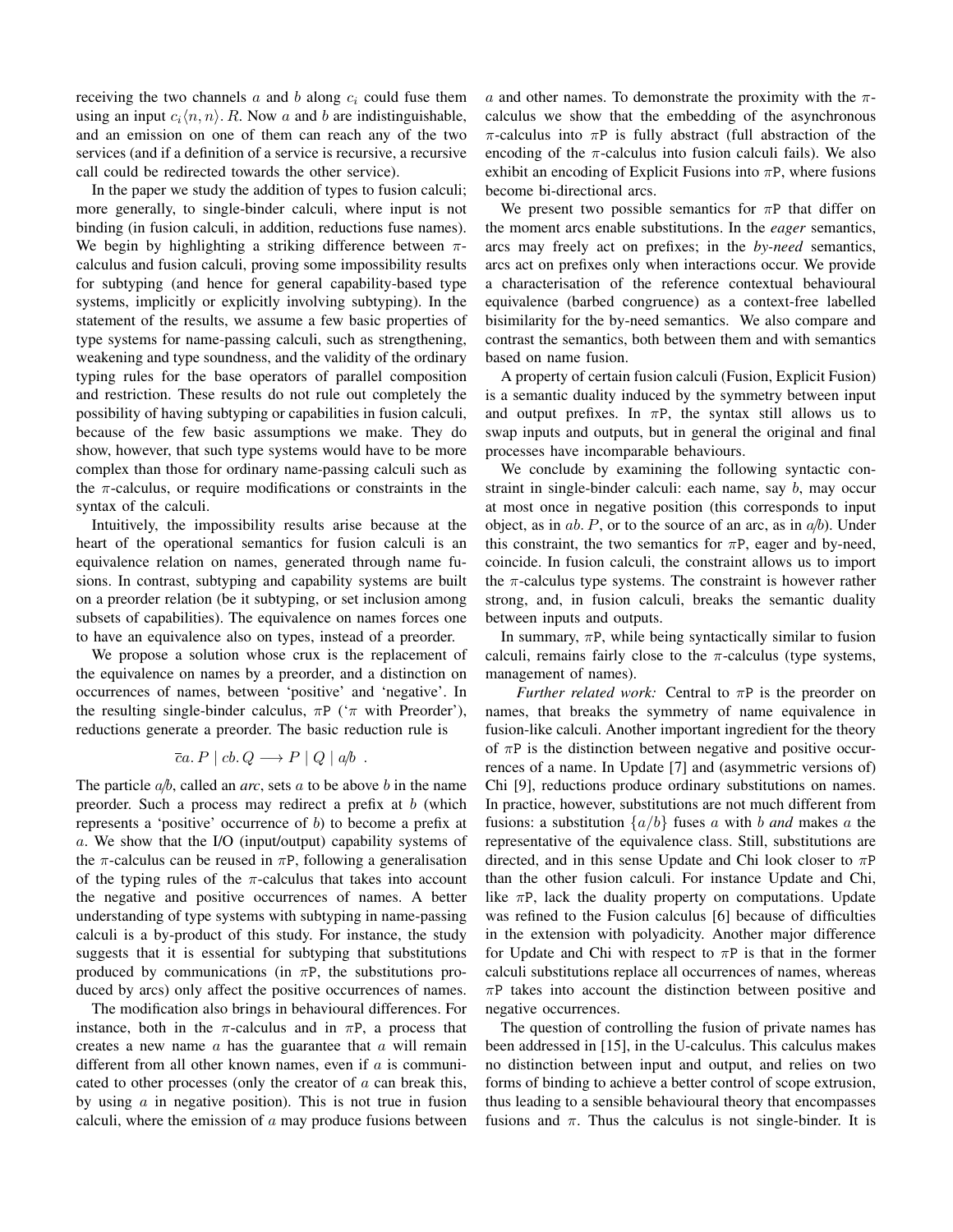unclear how capability types could be defined in it, as it does not have primitive constructs for input and output.

*Paper outline:* Section II gives some background. In Section III, we present some impossibility results on type systems for fusion-like calculi. Section IV introduces  $\pi P$  and its type system. The behavioural theory of  $\pi P$  is explored in Section V, and we give some expressiveness results in Section VI. Section VII studies a syntactical restriction that can be applied to  $\pi P$  and fusions, and we discuss future work in Section VIII.

#### II. BACKGROUND ON NAME-PASSING CALCULI

In this section we group terminology and notation that are common to all the calculi discussed in the paper. For simplicity of presentation, all calculi in the paper are finite. The addition of operators like replication for writing infinite behaviours goes as expected. The results in the paper would not be affected.

We informally call *name-passing* the calculi in the πcalculus tradition, which have the usual constructs of parallel composition and restriction, and in which computation is interaction between input and output constructs. *Names* identify the pairs of matching inputs/outputs, and the values transmitted may themselves be names. Restriction is a binder for the names; in some cases the input may be a binder too. Examples of these calculi are the  $\pi$ -calculus, the asynchronous  $\pi$ -calculus, the Join calculus, the Distributed  $\pi$ -calculus, the Fusion calculus, and so on. Binders support the usual alphaconversion mechanism, and give rise to the usual definitions of free and bound names.

Convention 1. To simplify the presentation, throughout the paper, in all statements (including rules), we assume that the bound names of the entities in the statements are *different from each other and different from the free names* (*Barendregt convention on names*). Similarly, we say that a name is *fresh* or *fresh for a process*, if the name does not appear in the entities of the statements or in the process.

We use  $a, b, \ldots$  to range over names. In a free input  $ab \nvert P$ , bound input  $a(b)$ . P, output  $\overline{a}b$ . P, we call a the *subject* of the prefix, and b the *object*. We sometimes abbreviate prefixes as a. P and  $\overline{a}$ . P when the object carried is not important. We omit trailing 0, for instance writing  $\bar{a}b$  in place of  $\bar{a}b$ . 0. We write  $P\{a/b\}$  for the result of applying the substitution of b with a in P.

When restriction is the only binder (hence the input construct is not binding), we say that the calculus *has a single binder*. If in addition interaction involves fusion between names, so that we have  $(\implies)$  stands for an arbitrary number of reduction steps, and in the right-hand side  $P$  and  $Q$  can be omitted if they are 0)

$$
(\nu c) (\overline{a}b. P \mid ac. Q \mid R) \Longrightarrow (P \mid Q \mid R) \{b/c\}, \quad (2)
$$

we say that the calculus *has name-fusions*, or, more briefly, has *fusions*. (We are not requiring that (2) is among the rules of the operational semantics of the calculus, just that (2) holds. The shape of (2) has been chosen so to capture the existing calculi; the presence of  $R$  allows us to capture also the Solos calculus.) All single-binder calculi in the literature (Update [7], Chi [9], Fusion [6], Explicit Fusion calculus [11], Solos [10]) have fusions. In Section IV we will introduce a single-binder calculus without fusions.

In all calculi in the paper, (reduction-closed) barbed congruence will be our reference behavioural equivalence. Its definition only requires a reduction relation,  $\longrightarrow$ , and a notion of barb on names,  $\downarrow_a$ . Intuitively, a barb at a holds for a process if that process can accept an offer of interaction at  $a$  from its environment. We omit the definition, which is standard. We write  $\simeq_{\mathcal{L}}$  for (strong) reduction-closed barbed congruence in a calculus L. Informally,  $\simeq_{\mathcal{L}}$  is the largest relation that is context-closed, barb-preserving, and reduction-closed. Its weak version, written  $\approx_{\mathcal{L}}$ , replaces the relation  $\rightarrow_{\mathcal{L}}$  with its reflexive and transitive closure  $\Longrightarrow_{\mathcal{L}}$ , and the barbs  $\downarrow_a^{\mathcal{L}}$ with the weak barbs  $\Downarrow_{\alpha}^{\mathcal{L}}$ , where  $\Downarrow_{\alpha}^{\mathcal{L}}$  is the composition of the relations  $\implies_{\mathcal{L}}$  and  $\downarrow_{a}^{\mathcal{L}}$  (i.e., the barb is visible after some internal actions). See Appendix A for more details.

#### III. TYPING AND SUBTYPING WITH FUSIONS

We consider typed versions of languages with fusions. We show that in such languages it is impossible to have a nontrivial subtyping, assuming a few simple and standard typing properties of name-passing calculi.

We use  $T, U$  to range over types, and  $\Gamma$  to range over type environments, i.e., partial functions from names to types. We write dom(Γ) for the set of names on which Γ is defined. In name-passing calculi, a type system assigns a type to each name. Typing judgements are of the form  $\Gamma \vdash P$  (process P respects the type assignments in Γ), and  $\Gamma \vdash a : T$  (name a can be assigned type T in  $\Gamma$ ).<sup>1</sup> The following are the standard typing rules for parallel composition and restriction:

$$
\frac{\Gamma \vdash P_1 \qquad \Gamma \vdash P_2}{\Gamma \vdash P_1 \mid P_2} \qquad \frac{\Gamma, x : T \vdash P}{\Gamma \vdash (\nu x : T) P} \tag{3}
$$

The first rule says that any two processes typed in the same type environment can be composed in parallel. The second rule handles name restriction.<sup>2</sup>

In name-passing calculi, the basic type construct is the channel (or connection) type  $\sharp T$ . This is the type of a name that may carry, in an input or an output, values of type T. Consequently, we also assume that the following rule for prefixes ab. P and ab. P is *admissible*.

$$
\frac{\Gamma(a) = \sharp T \quad \Gamma(b) = T \quad \Gamma \vdash P}{\Gamma \vdash \alpha. P} \quad \alpha \in \{ab, \overline{a}b\} \tag{4}
$$

(Prefixes may not have a continuation, in which case  $P$  would be missing from the rule.) In the rule, the type of the subject

<sup>&</sup>lt;sup>1</sup>We consider in this paper basic type systems and basic properties for them; more sophisticated type systems exist where processes have a type too, e.g., behavioural type systems.

 $2$ In resource-sensitive type systems, i.e., those for linearity [16] and receptiveness [5], where one counts certain occurrences of the names, the rule for parallel composition has to be modified. As mentioned earlier, in this paper we stick to basic type systems, ignoring resource consumption.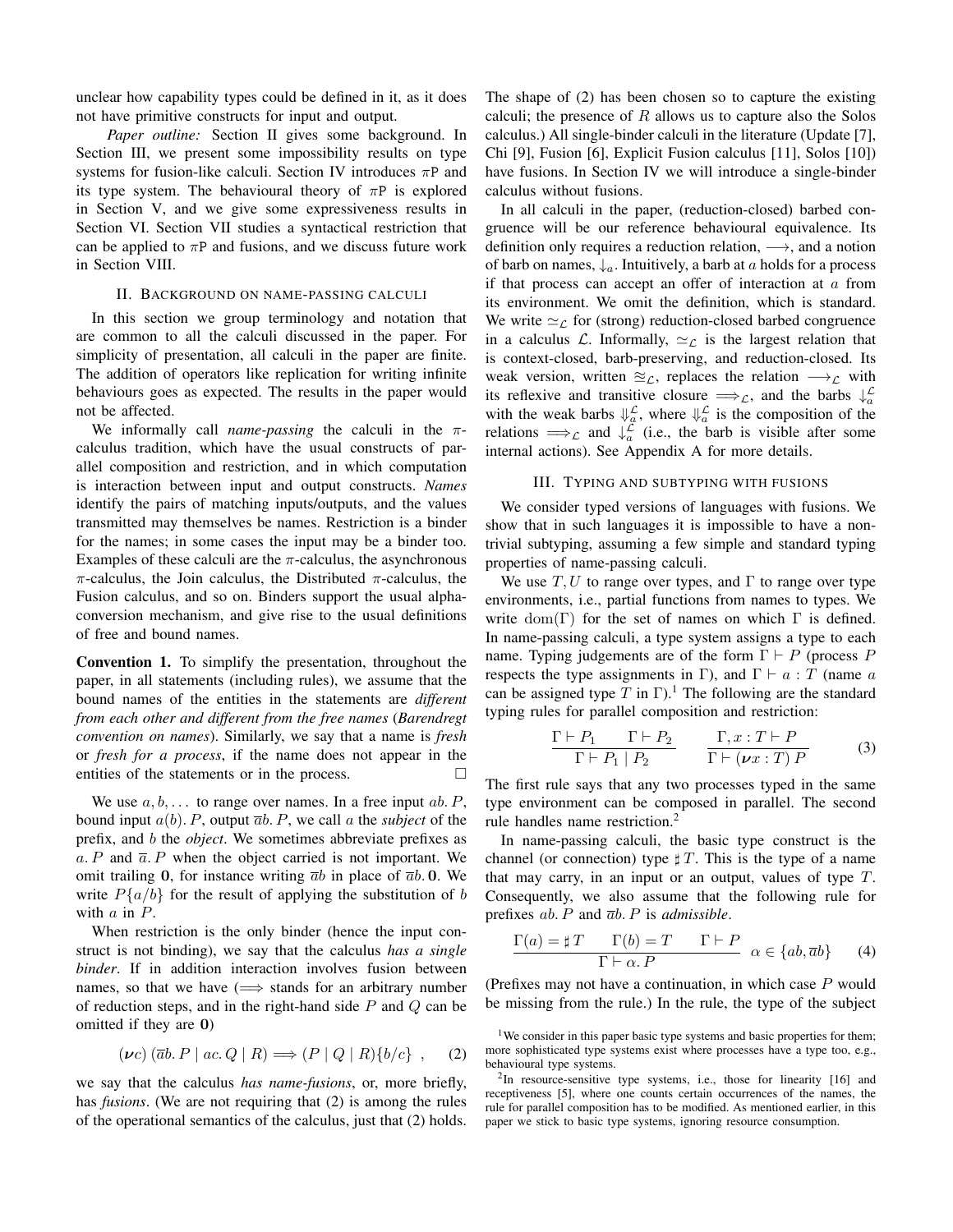and of the object of the prefix are compatible. Again, these need not be the typing rules for prefixes; we are just assuming that the rules are valid in the type system. The standard rule for prefix would have, as hypotheses,

$$
\Gamma \vdash a : \sharp T \qquad \Gamma \vdash b : T \ .
$$

These imply, but are not equivalent to, the hypotheses in (4), for instance in presence of subtyping.

Fundamental properties of type systems are:

- Subject Reduction (or Type Soundness): if  $\Gamma \vdash P$  and  $P \to P'$ , then  $\Gamma \vdash P'$ ;
- Weakening: if  $\Gamma \vdash P$  and a is fresh, then  $\Gamma, a : T \vdash P$ ;
- Strengthening: whenever  $\Gamma, a : T \vdash P$  and a is fresh for P, then  $\Gamma \vdash P$ ;
- Closure under injective substitutions: if  $\Gamma, a : T \vdash P$  and b is fresh, then  $\Gamma, b : T \vdash P\{b/a\}.$

Definition 2. *A typed calculus with single binder is* plain *if it satisfies Subject Reduction, Weakening, Strengthening, Closure under injective substitutions, and the typing rules (3) and (4) are admissible.*

If the type system admits subtyping, then another fundamental property is narrowing, which authorises, in a typing environment, the specialisation of types:

• (Narrowing): if  $\Gamma, a : T \vdash P$  and  $U \leq T$  then also  $\Gamma, a: U \vdash P$ .

When narrowing holds, we say that the calculus *supports narrowing*.

A typed calculus *has trivial subtyping* if, whenever  $T \leq$ U, we have  $\Gamma, a : T \vdash P$  iff  $\Gamma, a : U \vdash P$ . When this is not the case (i.e., there are T, U with  $T \leq U$ , and T, U are not interchangeable in all typing judgements) we say that the calculus has *meaningful* subtyping.

Under the assumptions of Definition 2, a calculus with fusions may only have trivial subtyping.

Theorem 3. *A typed calculus with fusions that is plain and supports narrowing has trivial subtyping.*

In the proof, given in Appendix B, we assume a meaningful subtyping and use it to derive a contradiction from type soundness and the other hypotheses.

One may wonder whether, in Theorem 3, more limited forms of narrowing, or a narrowing in the opposite direction, would permit some meaningful subtyping. Narrowing is interesting when it allows us to modify the type of the values exchanged along a name, that is, the type of the object of a prefix. (In process calculi, communication is the analogous of application for functional languages, and changing the type of an object is similar to changing the type of a function or of its argument.) In other words, disallowing narrowing on objects would make subtyping useless. We show that *any* form of narrowing, on one prefix object, would force subtyping to be trivial.

Theorem 4. *Suppose a typed calculus with fusions is plain and there is at least one prefix* α *with object* b*, different from* *the subject, and there are two types*  $S$  *and*  $T$  *such that*  $S \leq T$ *and one of the following forms of narrowing holds for all* Γ*:*

- 1) whenever  $\Gamma$ ,  $b: T \vdash \alpha$ . 0, we also have  $\Gamma$ ,  $b: S \vdash \alpha$ . 0;
- 2) whenever  $\Gamma, b : S \vdash \alpha$ . 0, we also have  $\Gamma, b : T \vdash \alpha$ . 0.

*Then* S *and* T *are interchangeable in all typing judgements.*

As a consequence, authorising one of the above forms of narrowing for all S and T such that  $S \leq T$  implies that the calculus has trivial subtyping. The proof of Theorem 4 is similar to that of Theorem 3. (Appendix B).

Remark 5. Theorems 3 and 4 both apply to all fusion calculi: Fusion, Explicit Fusions, Update, Chi, Solos (where the continuation  $P$  is 0).

Another consequence of Theorems 3 and 4 is that it is impossible, in plain calculi with fusions, to have an I/O type system; more generally, it is impossible to have any capabilitybased type system that supports meaningful subtyping.

Actually, to apply the theorems, it is not even necessary for the capability type system to have an explicit notion of subtyping. For Theorem 3, it is sufficient to have sets of capabilities with a non-trivial ordering under inclusion, meaning that we can find two capability types  $T$  and  $U$  such that whenever  $\Gamma, a : U \vdash P$  holds then also  $\Gamma, a : T \vdash P$ holds, but not the converse (e.g.,  $T$  provides more capabilities than U). We could then impose a subtype relation  $\leq$  on types, as the least preorder satisfying  $T \leq U$ . Theorem 3 then tells us that type soundness and the other properties of Definition 2 would require also  $U \leq T$  to hold, i.e., T and U are interchangeable in all typing judgements. In other words, the difference between the capabilities in  $T$  and  $U$  has no consequence on typing. Similarly, to apply Theorem 4 it is sufficient to find two capability types  $T$  and  $U$  and a single prefix in whose typing  $U$  can replace  $T$ .

#### IV. A CALCULUS WITH NAME PREORDERS

#### *A. Preorders, positive and negative occurrences*

We now refine the fusion calculi by replacing the equivalence relation on names generated through communication by a preorder, yielding  $\pi P$  (' $\pi$  with Preorder'). As the preorder on types given by subtyping allows promotions between related types, so the preorder on names of  $\pi P$  allows promotions between related names. Precisely, if  $a$  is below a name  $b$  in the preorder, then a prefix at  $\alpha$  may be promoted to a prefix at  $\beta$ and then interact with another prefix at  $b$ . Thus an input  $av$ . P may interact with an output bw.  $Q$ ; and, if also  $c$  is below  $b$ , then av. P may as well interact with an output  $\overline{c}z$ . R.

The ordering on names is introduced by means of the *arc* construct, a/b, that declares the *source* b to be below the *target* a. The remaining operators are as for fusion calculi (i.e., those of the  $\pi$ -calculus with bound input replaced by free input).

 $P ::= \mathbf{0} | P | P | \overline{ab} P | ab. P | ab. P | \nu a P | a/b.$ 

The semantics of the calculus is given in the reduction style. Structural congruence,  $\equiv$ , is defined as the usual congruence produced by the monoidal rules for parallel composition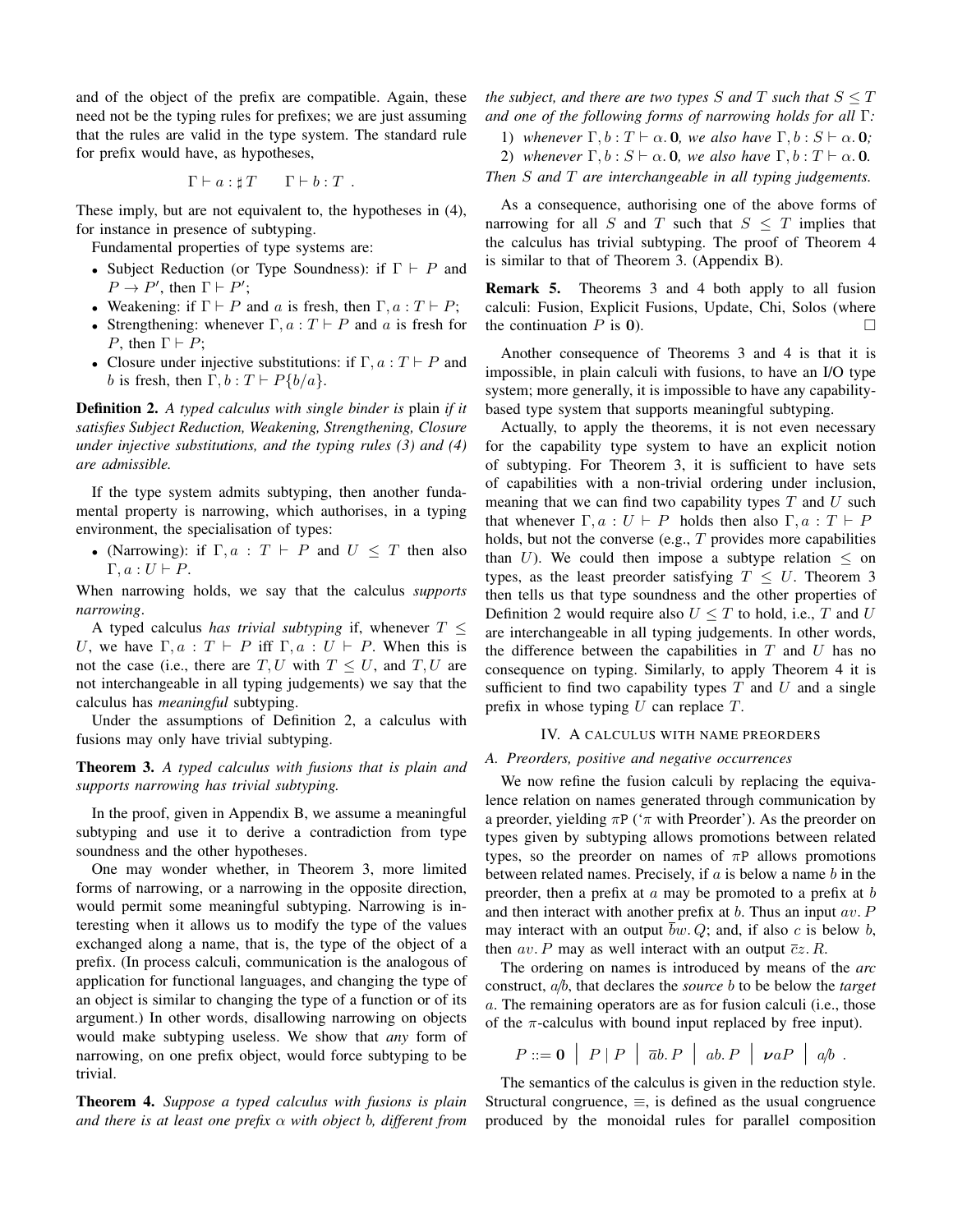and the rules for commuting and extruding restriction (see Appendix C for a complete definition). We explain the effect of reduction by means of contexts, rather than separate rules for each operator. Contexts allow us a more succinct presentation, and a simpler comparison with an alternative semantics (Section V). An *active context* is one in which the hole may reduce. Thus the only difference with respect to ordinary contexts is that the hole may not occur underneath a prefix. We use  $C$  to range over (ordinary) contexts, and  $E$  for active contexts. The rules for reduction are as follows (the subscript in  $\rightarrow_{ea}$ , for "eager", will distinguish this from the alternative semantics in Section V-A):

R-SCON: 
$$
\frac{P \equiv E[Q]}{P \longrightarrow_{ea} Q'} \frac{E[Q'] \equiv P}{P \longrightarrow_{ea} P'}
$$
  
R-INTER:  $\overline{a}b.P \mid ac.Q \longrightarrow_{ea} P \mid Q \mid b/c$   
R-SUBOUT:  $a/b \mid \overline{b}c.Q \longrightarrow_{ea} a/b \mid \overline{a}c.Q$   
R-SUBINP:  $a/b \mid bc.Q \longrightarrow_{ea} a/b \mid ac.Q$ 

Rule R-INTER shows that communication generates an arc. Rules R-SUBOUT and R-SUBINP show that arcs only act on the subject of prefixes; moreover, they only act on *unguarded* prefixes (i.e., prefixes that are not underneath another prefix). The rules also show that arcs are persistent processes. Acting only on prefix subjects, arcs can be thought of as particles that "redirect prefixes": an arc  $a/b$  redirects a prefix at b towards a higher name  $a$ . (Arcs remind us of special  $\pi$ -calculus processes, called forwarders or wires [17], which under certain hypotheses allow one to model substitutions; as for arcs, so the effect of forwarders is to replace the subject of prefixes.) We write  $\Longrightarrow$ <sub>ea</sub> for the reflexive and transitive closure of

 $\longrightarrow_{ea}$ . Here are some examples of reduction.

| <b>R-INTER</b> $\longrightarrow_{ea}$ |  |                                                                                                                                                                                                 |
|---------------------------------------|--|-------------------------------------------------------------------------------------------------------------------------------------------------------------------------------------------------|
| $R-SUBINP \longrightarrow_{ea}$       |  |                                                                                                                                                                                                 |
| <b>R-INTER</b> $\longrightarrow_{ea}$ |  | $\overline{a}.Q \mid c/d \mid a/e$                                                                                                                                                              |
| $R-SUBINP \longrightarrow_{ea}$       |  | $\overline{a}.Q \mid c/d \mid a/e$                                                                                                                                                              |
| R-INTER $\longrightarrow_{ea}$        |  | $Q \mid c/d \mid a/e$                                                                                                                                                                           |
|                                       |  | $\overline{a}c.\overline{c}a.e.P \mid ad.de.\overline{a}.Q$<br>$\overline{c}a.e.P$   $de.\overline{a}.Q$   $c/d$<br>$\overline{c}a.e.P$   $ce.\overline{a}.Q$   $c/d$<br>e.P<br>a.P<br>$P\perp$ |

Reductions can produce multiple arcs that act on the same name. This may be used to represent certain forms of choice, as in the following processes:

$$
(\nu h, k) (bu. cu. \overline{u} | \overline{b}h. h. P | \overline{c}k. k. Q)
$$
  
\n
$$
\implies_{ea} (\nu h, k) (\overline{u} | h/u | k/u | h. P | k. Q) .
$$

Both arcs may act on  $\overline{u}$ , and are therefore in competition with each other. The outcome of the competition determines which process between  $P$  and  $Q$  is activated. For instance, reduction may continue as follows:

R-SUBOUT 
$$
\longrightarrow_{ea}
$$
  $(\nu h, k)$   $(\overline{k} | h/u | k/u | h.P | k.Q)$   
R-INTER  $\longrightarrow_{ea}$   $(\nu h, k)$   $(h/u | k/u | h.P | Q)$ .

Definition 6 (Positive and negative occurrences). *In an input* ab. P *and an arc* a/b*, the name* b *has a* negative occurrence*. All other occurrences of names in input, output and arcs are* positive occurrences*.*

An occurrence in a restriction  $(\nu a)$  is neither negative nor positive, intuitively because restriction acts only as a binder, and does not stand for an usage of the name (in particular, it does not take part in a substitution).

Negative occurrences are particularly important, as by properly tuning them, different usages of names may be obtained. For instance, a name with zero negative occurrence is a constant (i.e., it is a channel, and may not be substituted); and a name that has a single negative occurrence is like a  $\pi$ -calculus name bound by an input (see Section VI-B).

The number of negative occurrences of a name is invariant under reduction.

**Lemma 7.** If  $P \longrightarrow_{ea} P'$  then for each b, the number of *negative occurrences of* b *in* P *and* P ′ *is the same.*

#### *B. Types*

′

We now show that the I/O capability type system and its subtyping can be transplanted from  $\pi$  to  $\pi$ P. In all typed calculi in the paper, binding occurrences of names are annotated with their type — we are not concerned with type inference.

In the typing rules for I/O-types in the (monadic)  $\pi$ calculus [1], two additional types are introduced:  $\circ$  T, the type of a name that can be used only in output and that carries values of type  $T$ ; and i  $T$ , the type of a name that can be used only in input and that carries values of type  $T$ . The subtyping rules stipulate that i is covariant, o is contravariant, and ♯ is invariant. Subtyping is brought up into the typing rules through the subsumption rule. The most important typing rules are those for input and output prefixes; for input we have:

$$
\text{T-InPBOUND}: \quad \frac{\Gamma \vdash a : \texttt{i } T \qquad \Gamma, b : T \vdash P}{\Gamma \vdash a(b : T).P}
$$

The  $\pi$ -calculus supports narrowing, and this is essential in the proof of subject reduction.

The type system for  $\pi P$  is presented in Table I. With respect to the  $\pi$ -calculus, only the rule for input needs an adjustment, as  $\pi P$  uses free, rather than bound, input. The idea in rule T-INPFREE of  $\pi P$  is however the same as in rule T-INPBOUND of  $\pi$ : we look up the type of the object of the prefix, say T, and we require  $\mathbf{i} \, T$  as the type for the subject of the prefix. To understand the typing of an arc  $a/b$ , recall that such an arc allows one to replace  $b$  with  $a$ . Rule T-ARC essentially checks that  $a$  has at least as many capabilities as  $b$ , in line with the intuition for subtyping in capability type systems.

Common to all premises of T-INPBOUND, T-INPFREE and T-ARC is the look-up of the type of names that occur negatively (the source of an arc and the object of an input prefix): the type that appears for  $b$  in the hypothesis is precisely the type found in the conclusion (within the process or in  $\Gamma$ ). In contrast, the types for positive occurrences may be different (e.g., because of subsumption  $\Gamma \vdash a : \mathbf{i} \, T$  may hold even if  $\Gamma(a) \neq i$  T). We cannot type inputs like outputs: consider

$$
\text{T-INPFREE2-WRONG}: \quad \frac{\Gamma \vdash a : \texttt{i } T \qquad \Gamma \vdash b : T}{\Gamma \vdash ab}
$$

Rule T-INPFREE2-WRONG would accept, for instance, an input ab in an environment  $\Gamma$  where  $a : i i 1$  and  $b : \sharp 1$ . By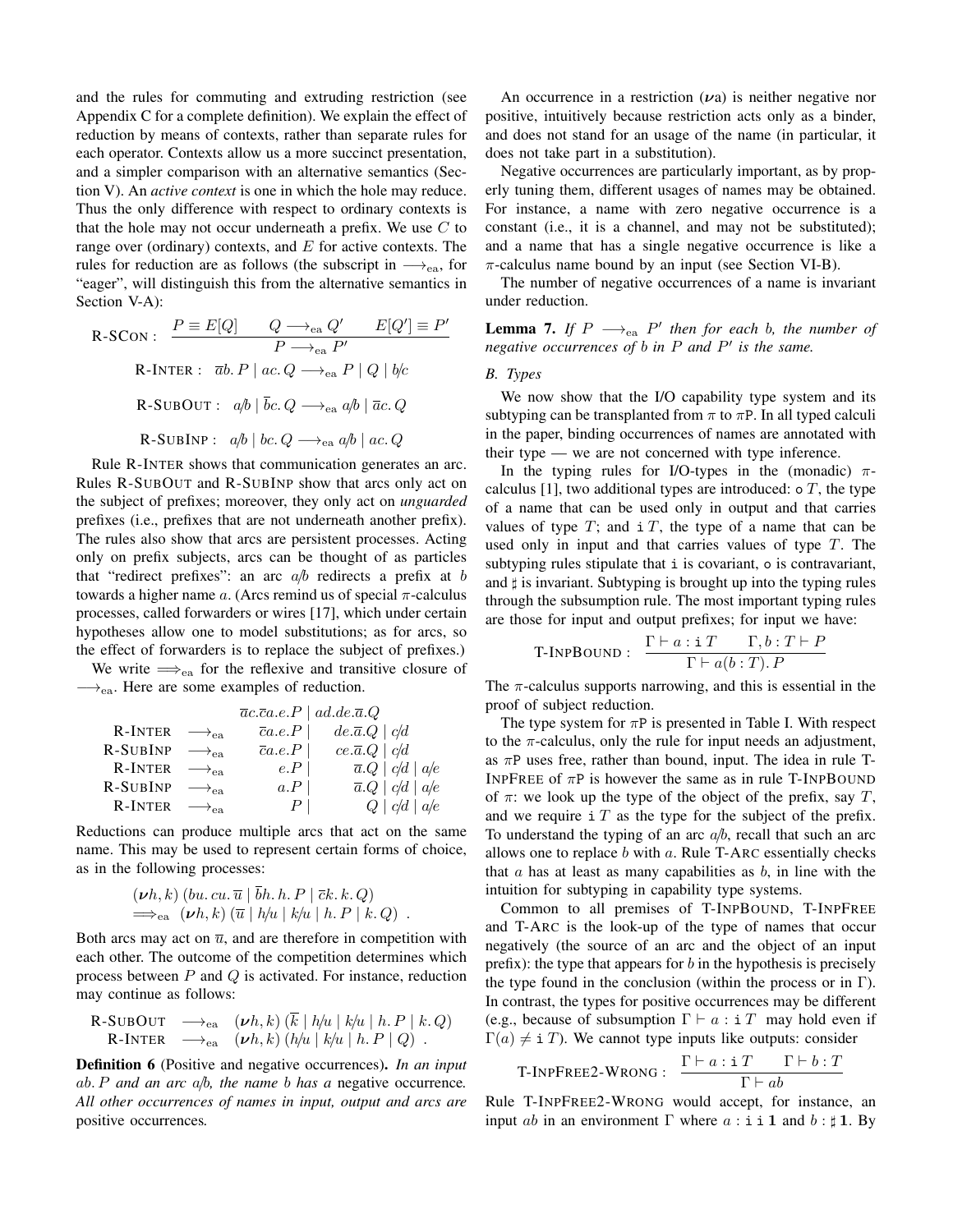Types  $(1$  is the unit type):

$$
T ::= \mathbf{i} \; T \; | \; \mathbf{o} \; T \; | \; \mathbf{t} \; T \; | \; \mathbf{1}
$$

Subtyping rules:

|                                  |                         | $S \leq T$      | $S \leq T$      |            | $S \leq T$ $T \leq U$ |  |
|----------------------------------|-------------------------|-----------------|-----------------|------------|-----------------------|--|
| $\sharp\, T \leq \mathtt{i}\, T$ | $\sharp\, T \leq$ o $T$ | i $S\leq$ i $T$ | o $T\leq$ o $S$ | $T \leq T$ |                       |  |

Typing rules:

| Tv-NAME                    | SUBSUMPTION                 | T-RES                   | T-PAR                        |                              |                              |                              |
|----------------------------|-----------------------------|-------------------------|------------------------------|------------------------------|------------------------------|------------------------------|
| $\Gamma, a: T \vdash a: T$ | $\Gamma \vdash a: S \leq T$ | $\Gamma, a: T \vdash P$ | $\Gamma \vdash P$            | $\Gamma \vdash P$            | $\Gamma \vdash Q$            |                              |
| $\Gamma$ -OUT              | $\Gamma \vdash a: oT$       | $\Gamma \vdash b: T$    | $\Gamma \vdash P$            | $\Gamma \vdash a: \Gamma(b)$ | $\Gamma \vdash P$            | $\Gamma \vdash a: \Gamma(b)$ |
| $\Gamma \vdash a: oT$      | $\Gamma \vdash b: T$        | $\Gamma \vdash P$       | $\Gamma \vdash a: \Gamma(b)$ | $\Gamma \vdash P$            | $\Gamma \vdash a: \Gamma(b)$ |                              |
| $\Gamma \vdash ab. P$      | $\Gamma \vdash ab. P$       | $\Gamma \vdash ab. P$   | $\Gamma \vdash ab$           |                              |                              |                              |

TABLE I THE TYPE SYSTEM OF  $\pi P$ 

subtyping and subsumption, we could then derive  $\Gamma \vdash b : i \mathbf{1}$ . In contrast, rule T-INPFREE, following the input rule of the  $\pi$ calculus, makes sure that the object of the input does not have too many capabilities with respect to what is expected in the type of the subject of the input. This constraint is necessary for subject reduction. As a counterexample, assuming rule T-INPFREE2-WRONG, we would have  $a : \sharp \mathbf{i} \mathbf{1}, b : \sharp \mathbf{1}, c : \mathbf{i} \mathbf{1} \vdash$ P, for  $P \stackrel{\text{def}}{=} ab \mid \overline{a}c \mid \overline{b}$ . However,  $P \longrightarrow_{ea} c/b \mid \overline{b} \longrightarrow_{ea} c/b \mid \overline{c}$ , and the final derivative is not typable under  $\Gamma$  (as  $\Gamma$  only authorises inputs at  $c$ ).

In  $\pi P$ , the direction of the narrowing is determined by the negative or positive occurrences of a name.

**Theorem 8** (Polarised narrowing). Let  $T_1$  and  $T_2$  be two types *such that*  $T_1 \leq T_2$ *.* 

- 1) *If* a *occurs only positively in P, then*  $\Gamma, a : T_2 \vdash P$ *implies*  $\Gamma, a : T_1 \vdash P$ .
- 2) *If* a *occurs only negatively in P*, then  $\Gamma$ ,  $a$  :  $T_1$   $\vdash$  *P implies*  $\Gamma, a : T_2 \vdash P$ .
- 3) *If* a *occurs both positively and negatively in* P*, then it is in general unsound to replace, in a typing*  $\Gamma \vdash P$ *, the type of* a *in* Γ *with a subtype or supertype.*

Theorem 8 (specialised to prefixes) does not contradict Theorem 4, because in  $\pi P$ , reduction does not satisfy (2) (from Section II). Our system enjoys subject reduction:

**Theorem 9.** *If*  $\Gamma \vdash P$  *and*  $P \longrightarrow_{ea} P'$  *then also*  $\Gamma \vdash P'$ *.* 

Remark 10. Theorem 8 may be seen as a refinement of the standard narrowing result for name-passing calculi. In the  $\pi$ -calculus, for instance, a free name only has positive occurrences. Hence the usual narrowing corresponds to Theorem 8(1). And in an input  $a(b : T)$ . P, the binder for b represents a negative occurrence, so that if  $b$  is free in  $P$  then b has both positive and negative occurrences, which means that the type  $T$  may not be modified, as by Theorem 8(3). In contrast, Theorem 8(2) is vacuous in  $\pi$ , as a name b with only negative occurrences is found in an input  $a(b:T)$ . P where b is not free in P.

In general, in a name-passing calculus, if a name has only positive occurrences, then its type (be it declared in the typing environment, or in the binding occurrence of that name within the process) may be replaced by a subtype, and conversely for names with only negative occurrences, whereas the type of names with both positive and negative occurrences may not be changed. Defining rules that distinguish between negative and positive occurrences in name-passing calculi is beyond the scope of this paper. A rule of thumb however seems that if the occurrence of a name generates a substitution acting on that name (i.e., a replacement of the name), then the occurrence is negative; if it does not, then it is positive. Thus in a fusion  $a = b$  of the Explicit Fusion calculus, the occurrences of a and  $b$  are both positive and negative, as a fusion may produce a substitution  $a/b$  or a substitution  $b/a$  (which, incidentally, gives another explanation of the impossibility of narrowing in presence of an explicit fusion construct).

**Remark 11.** For the Subject Reduction theorem for  $\pi P$  it is critical that an arc  $a/b$  only acts on positive occurrences of b. Provided this is respected, the theorem remains valid under different behaviours for arcs (e.g., simultaneously replacing all positive occurrences of  $b$ , not only at top-level).

#### V. BEHAVIOURS

#### *A. An alternative semantics*

The operational semantics given to  $\pi P$  in Section IV allows arcs to act locally, at any time. The effect of an arc is irreversible: the application of an arc  $a/b$  to a prefix at b commits that prefix to interact along a name that is greater than, or equal to, a in the preorder among names. A commitment may disable certain interactions, even block a prefix for ever. Consider, e.g.,

$$
(\nu a, c) (bv. P \mid \overline{c}w. Q \mid a/b \mid c/b)
$$
 (5)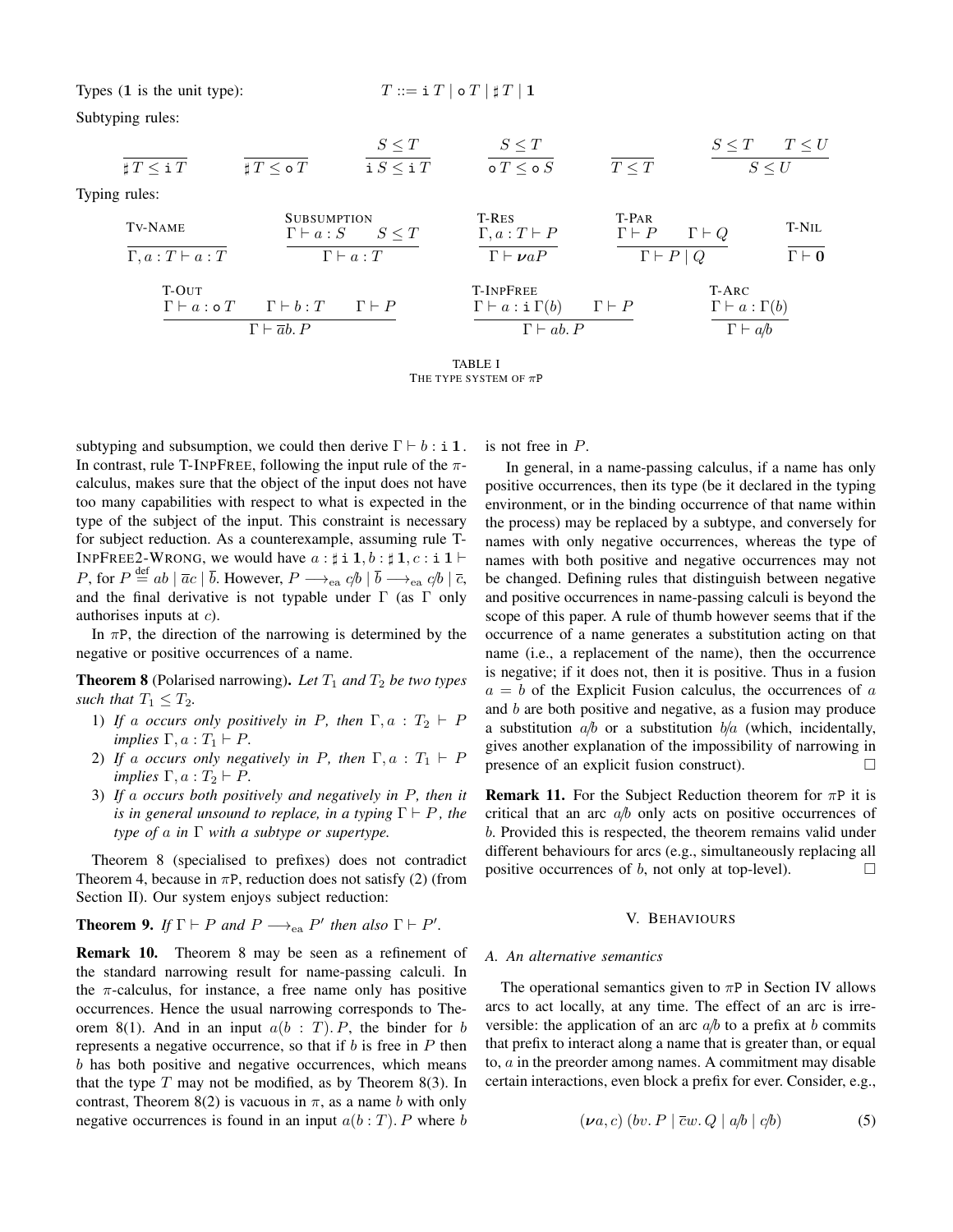There is a competition between the two arcs; if the first wins, the process is deadlocked:

$$
\longrightarrow_{\text{ea}} (\nu a, c) (av. P | \overline{c}w. Q | a/b | c/b)
$$

since  $\alpha$  and  $\alpha$  are unrelated in the preorder.

We consider here an alternative semantics, in which the action of arcs is not a commitment: arcs come about only when interaction occurs. For this reason we call the new semantics *by-need* (arcs act only when 'needed'), whereas we call *eager* the previous semantics (arcs act regardless of matching prefixes). In this semantics, as in the  $\pi$ -calculus, an interaction involves both a synchronisation and a substitution; however unlike in the  $\pi$ -calculus where the substitution is propagated to the whole term, here substitution only replaces the subject of the interacting prefixes.

The formalisation of the new semantics makes use of the partial order on names induced by arcs. In a process, an arc is *active* if it is unguarded, i.e., it is not underneath a prefix. We write  $\text{preor}(P)$  for the preorder on names produced by the active arcs in P (i.e., the least preorder  $\leq$  that includes  $b \le a$  for each active arc  $a/b$  in P). Similarly, preor $(C)$  is the preorder produced by the active arcs of the context  $C$ . Note that this definition relies on the Barendregt convention on names (Convention 1), as it is purely syntactic, i.e., if  $P$  and P' are alpha convertible then  $\text{preor}(P)$  and  $\text{preor}(P')$  may be different. A definition that does not rely on the convention is given in Appendix D.

We write  $P \triangleright a \land b$  if  $\{a, b\}$  has an upper bound in the preorder  $preor(P)$ , that is, there is a name that is above both a and b; in this case we also say that a and b are *joinable*. Similarly we write  $C \triangleright a \land b$  for contexts. For instance, we have  $\mathbf{v}u(u/a \mid u/b \mid Q) \triangleright a \curlyvee b$ , and  $\mathbf{v}v(\overline{v}t \mid (\mathbf{v}w)(w/v \mid a/w \mid q)$ [·]) ⊳ a  $\gamma$  v. We have  $P \triangleright a \gamma b$  iff  $P' \triangleright a \gamma b$  if P and P' are alpha convertible and  $a$  and  $b$  occur free in  $P$ .

**Example 12.** *A process*  $M_{fg} = (\nu c)(c/f \mid c/g)$  *acts like a* mediator: *it joins names* f and g *(we have*  $M_{fq} \triangleright f \curlyvee g$ *). Mediators remind us of equators in the* π*-calculus, or of fusions in the Explicit Fusion calculus, but lack the transitivity property (e.g.,*  $M_{fq}$  |  $M_{qh}$   $\triangleright$  f  $\curlyvee$  h *does not hold).* 

Definition 13 (By-need reduction). *The* by-need *reduction relation,*  $P \longrightarrow_{\text{bn}} P'$ , *is defined by the following rules, where* ≡ *is as in the eager semantics:*

$$
\text{BN-SCON:} \quad \frac{P \equiv E[Q]}{P \longrightarrow_{\text{bn}} Q'} \quad \frac{E[Q'] \equiv P'}{P \longrightarrow_{\text{bn}} P'}
$$
\n
$$
\text{BN-RED:} \quad \frac{E \triangleright a \curlyvee b}{E[ac.P \mid \overline{b}d.Q] \longrightarrow_{\text{bn}} E[P \mid d/c \mid Q]}
$$

*Relation*  $\Longrightarrow$ <sub>bn</sub> *is the reflexive transitive closure of*  $\longrightarrow$ <sub>bn</sub>.

While the eager semantics has simpler rules, the by-need semantics avoids 'too early commitments' on prefixes. For instance, the only immediate reduction of the process in (5) is

$$
\longrightarrow_{\text{bn}} (\nu a, c) (P \mid w/v \mid Q \mid a/b \mid c/b)
$$

where prefixes bv. P and  $\overline{c}w$ . Q interact because their subjects are joinable in the preorder generated by the two arcs.

**Lemma 14** (Eager and by-need).  $P \longrightarrow_{\text{bn}} P'$  (by-need) *semantics) implies*  $P \Longrightarrow_{\text{ea}} P'$  (eager semantics).

Corollary 15. *Theorem 9 holds for the by-need semantics.*

#### *B. Behavioural equivalence*

We contrast barbed congruence in  $\pi P$  under the two semantics we have given, eager and by-need. We have already defined reduction relations, we only need to define barbs. This requires some care, as the interaction of a process with its environment may be mediated by arcs. For this, and to have a uniform definition of barbs under the eager and byneed semantics, we follow the definition of success in testing equivalence [18], using a special signal  $\omega$  that we assume may not appear in processes: thus for any name a, the barb  $\downarrow_a$ holds for a process P if there is a prefix  $\alpha$  with subject a such that  $P | \alpha \omega$  reduces in one step to a process in which  $\omega$ is unguarded (i.e., the offer of the environment of an action at  $a$  may be accepted by  $P$ ). Weak barbs and barbed congruence are then defined in the standard way, as outlined in Section II. We write  $\simeq_{ea}$  and  $\approx_{ea}$  (resp.  $\simeq_{bn}$  and  $\approx_{bn}$ ) for the strong and weak versions of eager (resp. by-need) barbed congruence.

The eager and by-need semantics of  $\pi P$  yield incomparable equivalences. The two following laws are valid in the by-need case, and fail in the eager case:

$$
(\nu a)a/c = 0 \qquad a \mid a = a.a.
$$

To see the failure of the first law in the eager semantics, consider a context  $C \stackrel{\text{def}}{=} [\cdot] \mid (\nu b)(b/c) \mid c \mid \overline{c} \cdot \overline{w}$ ; then  $C[(\nu a)(a/c)]$ can lose the possibility of emitting at  $w$ , by reducing in two steps to  $(\nu a)(a/c \mid a) | (\nu b)(b/c \mid \overline{b}, \overline{w})$ , because of a commitment determined by arcs; this cannot happen for  $C[0]$ . There are no early commitments in the by-need semantics, for which the two processes are hence equal.

Similarly, in the eager semantics, it is possible to put  $a \mid a$ in a context where two arcs rewrite each  $\alpha$  prefix differently, while one can only rewrite the topmost prefix in  $a, a$ . This scenario cannot be played in the by-need semantics.

On the other hand, the following law is valid for strong (and weak) eager equivalence, but fails to hold in the by-need case:

$$
(\nu abu)(a/u \mid b/u \mid \overline{u} \mid a.\overline{w}) = (\nu v)(\overline{v} \mid v.\tau.\overline{w} \mid v.\mathbf{0}).
$$

 $(\tau \cdot \overline{w}$  stands for  $\nu c(c \mid \overline{c} \cdot \overline{w}))$ . The intuition is that concurrent substitutions are used on the left-hand side to implement internal choice. As a consequence of the law  $(\nu a)a/c = 0$ , in the by-need case, process  $b/u$  can be disregarded on the left, so that the process on the left *must* do the output on w.

We have introduced  $\pi P$  with the eager semantics for reasons of simplicity, but we find the by-need semantics more compelling. Below, unless otherwise stated, we work under by-need, though we also indicate what we know under eager.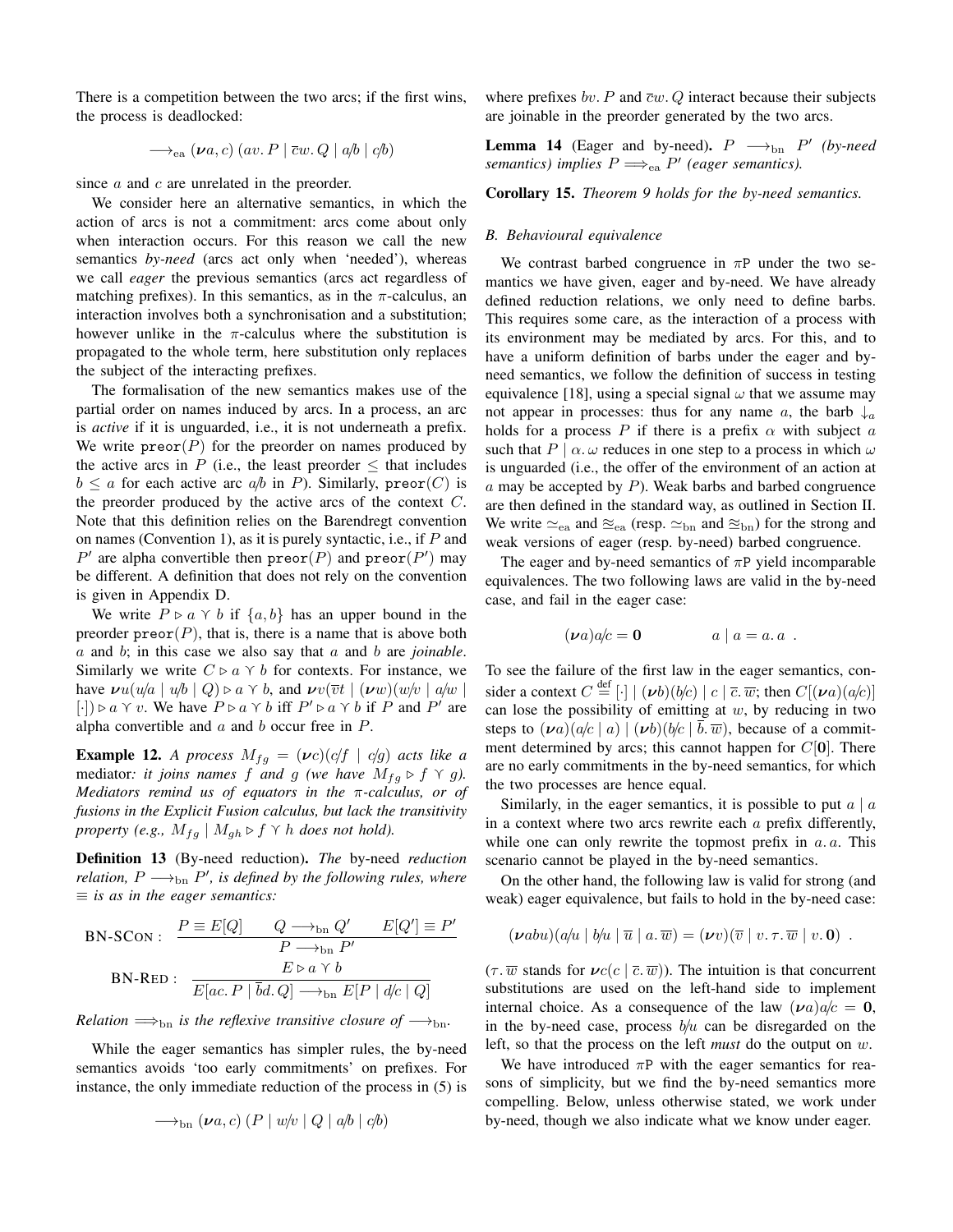#### *C. Context-free characterisations of barbed congruence*

When it comes to proving behavioural equalities, the definition of barbed congruence is troublesome, as it involves a heavy quantification on contexts. One therefore looks for context-free coinductive characterisations, as labelled bisimilarities that take into account not only reductions within a process, but also the potential interactions between the process and its environment (e.g., input and output actions). We present such characterisation for the by-need equivalence; currently we do not have one for the eager.

As actions for the by-need labelled bisimilarity, we use, besides  $\tau$ -actions, only free input and free output:

$$
\mu \quad ::= \quad \tau \mid ab \mid \overline{a}b \enspace .
$$

In by-need, labelled transitions are written  $P \xrightarrow{\mu}$  bn  $P'$ . Internal transitions have already been defined, in the reduction semantics, thus we can take relation  $\rightarrow$ <sub>bn</sub> to coincide with the reduction relation  $\longrightarrow$ <sub>bn</sub>. Input and output transitions are defined by these rules:

$$
BN\text{-}\text{INP}: \frac{E \triangleright a \land b \quad E \text{ does not bind } b \text{ and } d}{E[ac.P] \xrightarrow{bd} \text{bn } E[d/c \mid P]}
$$
\n
$$
BN\text{-}\text{OUT}: \frac{E \triangleright a \land b \quad E \text{ does not bind } b \text{ and } d}{E[\overline{ac}.P] \xrightarrow{\overline{bd}} \text{bn } E[c/d \mid P]}
$$

The purpose of the two rules is to define the input and output transitions, with labels as simple as possible, with which to derive a labelled bisimilarity. The two rules are not supposed to be composed together to derive  $\tau$ -actions (which are computed from the rules of reduction). We leave the definition of a pure SOS semantics, which avoids the structural manipulations of structural congruence, for future work.

To understand rules BN-INP and BN-OUT, suppose the environment is offering an action at  $b$ . Since  $a$  and  $b$  are joinable, there is a name, say  $e$ , that is above both  $a$  and  $b$  in the preorder; hence the prefix at  $\alpha$  in the process and the prefix at  $b$  in the environment can be transformed into prefixes at  $e$ , and can interact. The need for the preorder explains why we found it convenient to express actions via active contexts. In the action, the use of a free object  $d$  allows us to ignore name extrusion and thus simplifies the bisimulation checks. As an example of BN-OUT, we have (similar observations can be made for BN-INP):

$$
(\nu u) (u/b) (\nu a, c) (u/a \mid \overline{a}c. P))
$$
  
\n
$$
\xrightarrow{\overline{b}d} b_n (\nu u) (u/b) (\nu a, c) (u/a \mid c/d \mid P)) .
$$

Here the process can interact with the environment at  $b$  (and hence perform a transition where  $b$  is the subject), because  $a$ and b are joinable. Name c is not extruded; instead the arc  $c/d$ redirects interactions on  $d$  to  $c$ .

The labelled bisimulation requires, besides the invariance for actions, invariance under the addition of arcs; moreover a check is made on the visible effects of arcs. In the clause for actions, no extrusion or binding on names is involved; further, it is sufficient that the objects of the actions are *fresh names*. Definition 16 (Bisimulation). *A* by-need *bisimulation* R *is a set of pairs* (P, Q) *s.t.* PRQ *implies:*

- 1) P | a/b R Q | a/b*, for each name* a, b *(invariance under arcs);*
- 2) *if* a and *b* appear free in P, then  $P \triangleright a \land b$  *implies*  $Q \triangleright a \curlyvee b$ ;
- 3) if  $P \stackrel{\mu}{\longrightarrow}_{\text{bn}} P'$ , then  $Q \stackrel{\mu}{\longrightarrow}_{\text{bn}} Q'$  and  $P'RQ'$  (where *the object part of*  $\mu$  *is fresh*);
- 4) *the converse of clauses (2) and (3).*

*Bisimilarity, written*  $∼_{bn}$ *, is the largest bisimulation.* 

We now present some examples and laws that are proved using the coinductive proof method of labelled bisimilarity. All equalities and inequalities also hold under the eager semantics, though for some equalities only in the weak case (e.g., Lemma 19).

Any input and output of  $\pi P$  can be transformed into a bound prefix, by introducing a new restricted name:

**Lemma 17.** We have  $ax \cdot P \sim_{bn} (\nu x') ax' \cdot (x'/x \mid P)$  and  $\bar{b}y$ .  $Q \sim_{\text{bn}} (\nu y')\bar{b}y'$ .  $(y/y' \mid Q)$ , for fresh x' and y'.

If these laws are applied to all inputs and outputs of a process  $P$ , then the result is a process  $P'$  that is behaviourally the same as  $P$ , and in which all names exchanged in an interaction are fresh. Thus  $P'$  reminds us of a variant of  $\pi$ that achieves symmetry between input and output constructs, namely  $\pi I$ , the  $\pi$ -calculus with internal mobility [19].

**Lemma 18.** *We have*  $(\nu b, c)\overline{a}c \cdot \overline{a}b \cdot \mathbf{0} \not\sim_{\text{bn}} (\nu c)\overline{a}c \cdot \overline{a}c \cdot \mathbf{0}$ , and  $(\boldsymbol{\nu} b, c)ac. ab. \mathbf{0} \sim_{\text{bn}} (\boldsymbol{\nu} c)ac. ac. \mathbf{0}.$ 

These laws show a difference between input and output in behavioural equalities. The reason for the inequality is that the first process can produce two transitions with objects  $e, f$ yielding  $P \stackrel{\text{def}}{=} \nu c \left( \frac{cf}{f} \mid \frac{c}{e} \right)$ , and then  $P \triangleright e \curlyvee f$ .

Lemma 19 (Substitution and polarities).

- 1) *If name* a *has only positive occurrences in* P*, then*  $($ **v**a)(*P* |  $b/a$ ) ∼<sub>bn</sub> *P*{ $b/a$ }*;*
- 2) *if name* a *has only negative occurrences in* P*, then* (νa)(P | a/b) ∼bn P{b/a}*;*
- 3)  $(\nu a)(P \mid b/a \mid a/b) \sim_{bn} P\{b/a\}.$

For the comparison between labelled bisimilarity and barbed congruence, the most delicate part is the proof of congruence for bisimilarity. This is due to the shape of visible transitions, where an arc is introduced and the object part is always a fresh name, and to the use of  $\equiv$  in the definition of transitions. The proof can be found in Appendices H and I.

Theorem 20. *Bisimilarity is a congruence.*

Theorem 21 (Characterisation of barbed congruence). *In* πP*, relations* ∼<sub>bn</sub> *and* ≃<sub>bn</sub> *coincide.* 

Hence all the laws stated above for  $\sim_{\text{bn}}$  hold for  $\simeq_{\text{bn}}$ .

#### VI. EXPRESSIVENESS OF  $\pi P$

We compare  $\pi P$  with a few other calculi, both as examples of the use of the calculus and as a test for its expressiveness.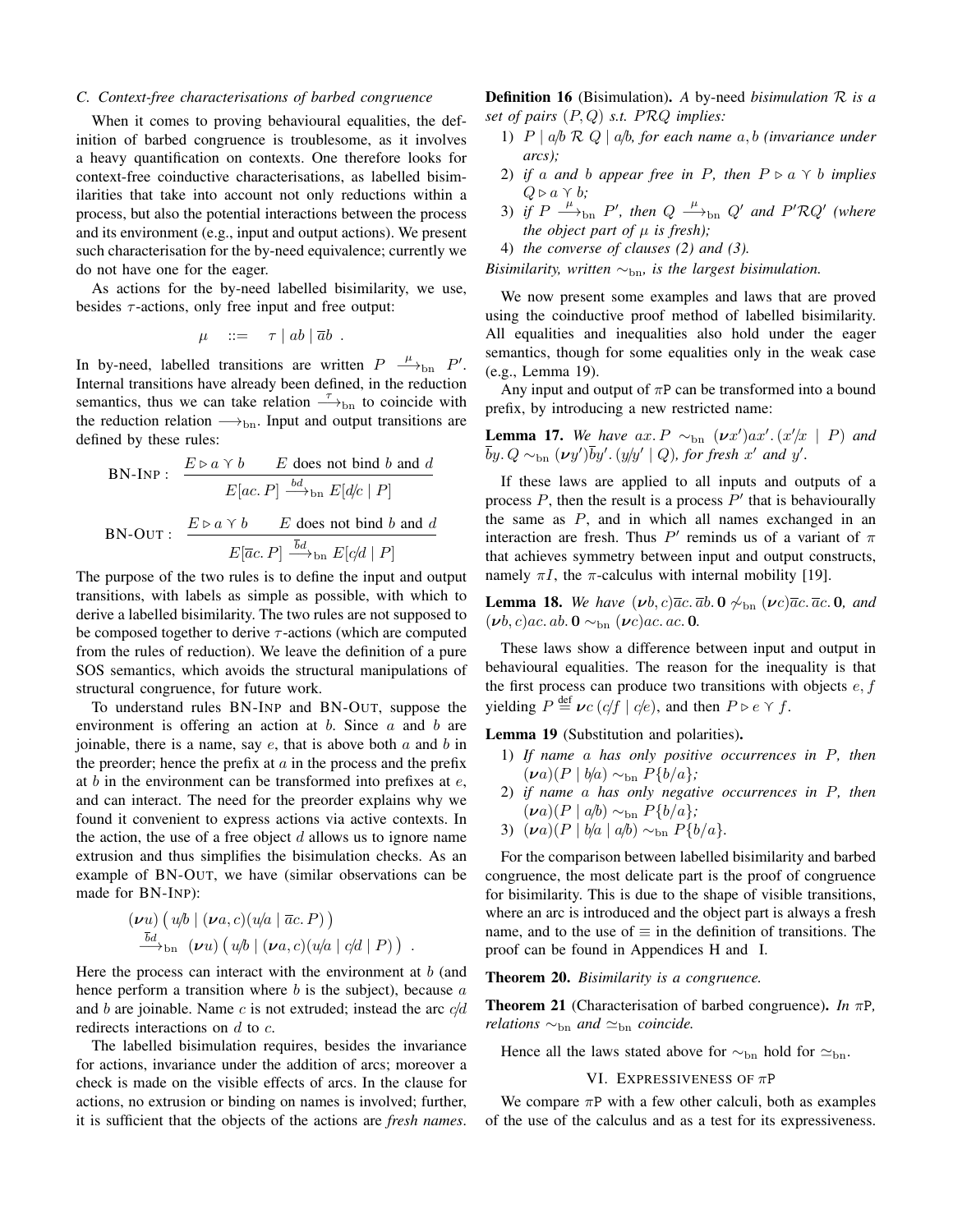When useful, we work in a *polyadic* version of πP; the addition of polyadicity goes as for other name-passing calculi in the literature. All results in this section use the by-need semantics; we do not know their status under the eager semantics.

#### *A. Explicit Fusions*

Bi-directional arcs, e.g.,  $a/b \mid b/a$ , work as name fusions (cf, Lemma 19(3)). We thus can encode calculi based on name fusion into  $\pi P$ . As an example, we consider the Explicit Fusion calculus [8]. Its syntax extends the Fusion calculus with a fusion construct  $a = b$ . The encoding is defined as follows for prefixes and explicit fusions, the other constructs being encoded homomorphically:

$$
\begin{array}{rcl}\n[\overline{a}\langle v\rangle, P] & = & (\nu w)\overline{a}\langle v, w\rangle. wv. \llbracket P \rrbracket \\
[ax. Q] & = & (\nu y)a\langle x, y\rangle. \overline{y}\langle x\rangle. \llbracket Q \rrbracket \\
[a = b] & = & a/b \mid b/a\n\end{array}
$$

In Explicit Fusions, an interaction introduces a name fusion. In the  $\pi P$  encoding, this is mimicked in two steps so to be able to produce bidirectional arcs. The second step is the reverse of the original interaction, and is realised by means of an extra private name. We have operational correspondence for the encoding (we do not know whether it is is fully abstract).

Theorem 22. *Let* P*,* Q *be processes of the Explicit Fusion calculus, and*  $\longrightarrow_{EF}$  *the reduction relation in the calculus.* 

- 1) *If*  $P \equiv Q$  *then*  $[P] \simeq$ <sub>bn</sub>  $[Q]$ *;*
- 2) if  $P \longrightarrow_{\text{EF}} P'$  then  $[P] \longrightarrow_{\text{bn}} \approx_{\text{bn}} [P']$ ;
- 3) *conversely, if*  $[P] \longrightarrow_{bn} Q$ *, then*  $Q \approx_{bn} [P']$  *for some*  $P'$  such that  $P \longrightarrow_{\text{EF}} P'$ .

A similar result holds for the Fusion calculus, though for Explicit Fusions the statement is simpler because in the latter calculus a restriction is not necessary for fusions to act.

#### *B.* π*-calculus*

The embedding of the  $\pi$ -calculus into a fusion calculus is defined by translating the bound input construct as follows:

$$
[\![a(x),P]\!] = (\nu x) \, ax. \, [\![P]\!]
$$

(the other constructs being translated homomorphically). The same encoding can be used for  $\pi P$ .

The encoding of  $\pi$ -calculus into Fusions is not fully abstract for barbed congruence. For instance, in the  $\pi$ -calculus, a new channel is guaranteed to remain different from all other existing channels. Thus in a process  $\nu a (ba. (a. P \mid \overline{c}, Q))$ , the two prefixes  $a$ . P and  $\overline{c}$ . Q may never interact with each other, in any context, even if  $a$  is exported. This property does not hold in the Fusion calculus, as a recipient of the newly created name a could equate it with any other name (e.g., using the context *bc*.  $\mathbf{0}$  | [·]).

We do not know whether the encoding of the full  $\pi$ -calculus into  $\pi P$  is fully abstract. However, at least the encoding is fully abstract on the asynchronous subset (where no continuation is allowed after the output prefix).

Theorem 23. *Suppose* P, Q *are processes from the asynchronous*  $\pi$ -calculus,  $A\pi$ *. Then*  $P \simeq_{A\pi} Q$  *iff*  $\llbracket P \rrbracket \simeq_{\text{bn}} \llbracket Q \rrbracket$ *.* 

In the theorem,  $\simeq_{A\pi}$  could be replaced by  $\simeq_{\pi}$  (barbed congruence in the full  $\pi$ -calculus). Note that  $\simeq_{A\pi}$  is the standard barbed congruence, as opposed to *asynchronous* barbed congruence, where output barbs are visible but input barbs are not. We believe the theorem also holds under asynchronous barbed congruence.

For the proof of the theorem, we first establish results of operational correspondence between source and target terms of the encoding. Then the direction from right to left is easy because contexts of the  $\pi$ -calculus are also contexts of  $\pi P$ (under the encoding). The delicate direction is the opposite. Here we use Theorem 21, and the characterisation of  $\pi$ calculus barbed congruence on the subset of asynchronous processes as ground bisimilarity [5]. We also make use of some up-to techniques, notably 'by-need bisimulation up to  $\sim$ <sub>bn</sub> and restriction' whose soundness is proved along the lines of soundness proofs of similar techniques for other forms of bisimilarity. We finally consider the relation defined as  $\{([\![P]\!]] \mid \sigma, [\![Q]\!] \mid \sigma) \mid P \sim_g Q\}$ , where  $\sigma$  is a parallel composition of arcs, and prove that it is a by-need bisimulation up to  $\sim_{\text{bn}}$  and up to restriction.

Regarding translations in the opposite direction, both for fusion calculi and for  $\pi P$ , the encoding into  $\pi$  is not possible in general. However, for  $\pi P$  some results can be obtained under constraints such as *asynchrony* and *locality*. Something similar has been done by Merro [20] for the Fusion calculus.

#### VII. UNIQUE NEGATIVE OCCURRENCES OF NAMES

In this section we consider a constrained version of the calculi discussed in the paper, where each name may have at most one negative occurrence in a process. In the fusion calculus [6] the constraint means that each name appears at most once as the object of an input. In  $\pi P$ , the constraint affects also arcs (as their source is a negative occurrence).

The constraint is rather draconian, bringing the calculi closer to the  $\pi$ -calculus (where the constraint is enforced by having binding input). Still, the constraint is more generous than tying the input to a binder as in  $\pi$ . For instance, we have more complex forms of causality involving input, as in  $\mathbf{v}x(ax.\overline{w}t)$  $bx$ ), where the input at a blocks the output at w, and can be triggered before or after the output at  $b$  takes place. We call  $\pi$ P1 and Fu1 the constrained versions of  $\pi$ P and Fusions; in both languages the constraint is preserved by reduction.

We show that the constraint makes certain differences between calculi or semantics disappear. In  $\pi$ P1 the eager and the by-need semantics of  $\pi P$  coincide, at least in a weak semantics.

#### **Theorem 24.** *In*  $\pi$ P1*, relations*  $\approx_{\pi \text{Plea}}$  *and*  $\approx_{\pi \text{Plbn}}$  *coincide.*

The following property is useful in the proof (see Appendix E).

**Lemma 25.** For  $P \in \pi P$ 1, suppose  $P \longrightarrow_{\text{ea}} P'$  where the *reduction is a rewrite step involving an arc. Then*  $P \approx_{\pi \text{Plea}} P'$ .

The calculi  $\pi$ P1 and FU1 resulting from the constraint are behaviourally similar. For instance, in  $\pi$ P1 the directionality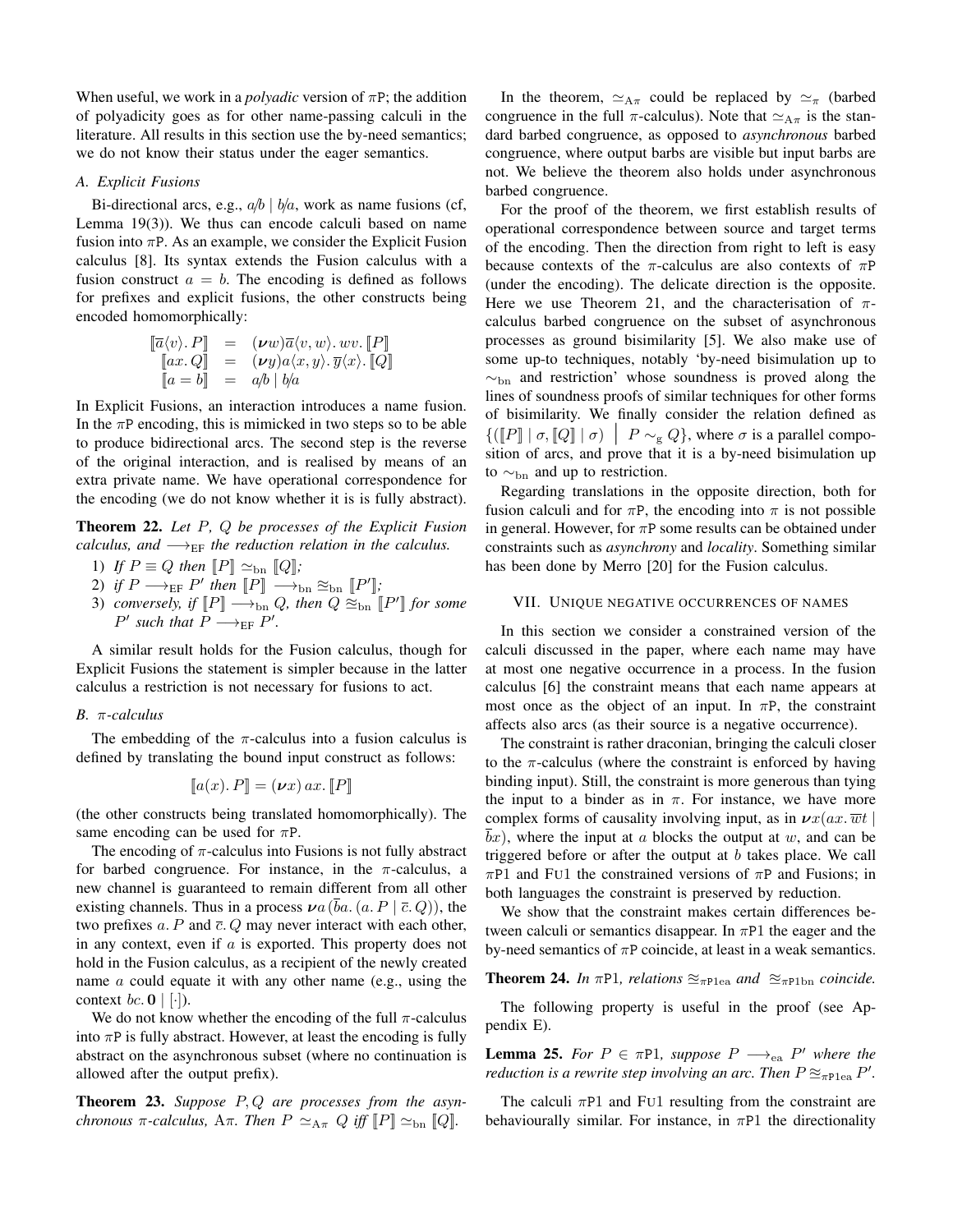of arcs is irrelevant, as shown by the following law (where we omit the subscripts 'ea' and 'bn' in the light of Theorem 24).

#### Lemma 26.  $a/b \approx_{\pi P1} b/a$ .

Another difference that disappears under the constraint of unique negative occurrences of names is the one concerning capabilities and subtyping in fusion calculi with respect to  $\pi$ and  $\pi P$ , exposed in Sections III and IV. Indeed, to equip FU1 with an I/O type system and subtyping, we can use exactly the rules of  $\pi P$  in Section IV-B — with the exception of T-ARC as FU1 does not have arcs. This intuitively because FU1 is, syntactically, a subset of  $\pi P$  (each process of FU1 is also a process of  $\pi P$ ), and the Subject Reduction theorem for  $\pi P$  in Section IV-B holds regardless of when and how arcs generate substitutions (Remark 11); making an arc  $a/b$  act immediately and on all positive occurrences of  $b$  is similar to substitution as in FU1. This may however involve changing the type of a name  $c$  into a smaller type when  $c$  is used in input object; e.g., in ac  $|(\nu b : T)\overline{a}b \cdot P \longrightarrow_{\text{FU1}} P\{c/b\}$  (where  $\longrightarrow_{\text{FU1}}$ is reduction in FU1), name  $c$  is used at type  $T$ , which is a smaller type than  $\Gamma(c)$ .

**Theorem 27.** Let P be a FU1 process. If  $\Gamma \vdash P$  and  $P \longrightarrow_{\text{Ful}} P'$ , then  $\Gamma' \vdash P'$ , where for at most one name c,  $\Gamma'(c) \leq \Gamma(c)$ *; for other names b,*  $\Gamma'(b) = \Gamma(b)$ *.* 

Note that FU1 does not satisfy the conditions of Definition 2 because well-typed processes may not be freely put in parallel, as this could break the constraint on unique input objects.

We leave for future work a thorough comparison between  $\pi$ P1, FU1, and  $\pi$ -calculus.

#### VIII. FUTURE WORK

Here we mention some lines for future work, in addition to those already mentioned in the main text.

The coinductive characterisation of behavioural equivalence in  $\pi P$  has been presented in the strong case, and should be extended to the weak case. We have presented and compared two semantics for  $\pi P$ , eager and by-need. While we tend to consider the advantages so far uncovered for the byneed superior, more work is needed to draw more definite conclusions. For instance, it would also be interesting to contrast axiomatisations of the semantics, rules for pure SOS presentations of the operational semantics, the expressiveness of the subcalculus in which the two semantics agree, and implementations. We do not expect, in contrast, significant differences to arise from type systems.

Another possible advantage of by-need is a smoother extension with dynamic operators like guarded choice, in which an action may discard a component. (In the eager case it is unclear what should be the effect of an arc that acts on one of the summands of a choice.) Choice would be useful for axiomatisations. In by-need, we would have for instance

$$
(\nu b, c)\overline{a}b.\overline{a}c.(\overline{b}|c) \sim (\nu b, c)\overline{a}b.\overline{a}c.(\overline{b}.c+c.\overline{b}).
$$

The law, valid in both  $\pi P$  and  $\pi$ , illustrates the possibility of generating fresh names that cannot be identified with other names even if exported. The law fails in fusion calculi as a recipient might decide to equate  $b$  and  $c$  (cf. Section VI-B).

Solos calculus is the polyadic Fusion calculus without continuations. Solos can encode continuations [10]. We believe the same machinery would work for the 'Solos version' of  $\pi P$ .

It could also be interesting to study the representation of  $\pi P$  into Psi calculi [21]. This may not be immediate because the latter make use of on an equivalence relation on channels, while the former uses a preorder. One could then see whether the move from Fusions and  $\pi$  to  $\pi P$  in this paper, and the corresponding results on types, can be lifted at the level of Psi calculi, by comparing them with variants based on preorders. [24] presents type systems for Psi calculi, and for explicit fusions, but does not address subtyping.

#### ACKNOWLEDGEMENT

The authors acknowledge support from the ANR projects 2010-BLAN-0305 PiCoq and 12IS02001 PACE.

#### **REFERENCES**

- [1] B. Pierce and D. Sangiorgi, "Typing and subtyping for mobile processes," *Math. Str. in Comp. Sci.*, vol. 6, no. 5, pp. 409–453, 1996.
- [2] N. Kobayashi, "Type systems for concurrent programs," in *10th Anniversary Colloquium of UNU/IIST*, ser. LNCS, vol. 2757. Springer, 2003, pp. 439–453.
- [3] ——, "A new type system for deadlock-free processes," in *CONCUR*, ser. LNCS, vol. 4137. Springer, 2006, pp. 233–247.
- [4] K. Honda, V. T. Vasconcelos, , and M. Kubo, "Language primitives and type discipline for structured communication-based programming," in *ESOP*, ser. LNCS, vol. 1381. Springer, 1998, pp. 122—-138.
- [5] D. Sangiorgi and D. Walker, *The Pi-Calculus: a theory of mobile processes*. Cambridge University Press, 2001.
- [6] J. Parrow and B. Victor, "The fusion calculus: expressiveness and symmetry in mobile processes," in *LICS*. IEEE, 1998, pp. 176 –185.
- [7] ——, "The update calculus (extended abstract)," in *AMAST*, ser. LNCS, vol. 1349. Springer, 1997, pp. 409–423.
- [8] L. Wischik and P. Gardner, "Explicit fusions," *Theor. Comput. Sci.*, vol. 340, no. 3, pp. 606–630, 2005.
- [9] Y. Fu, "The χ-calculus," in *APDC*. IEEE Comp. Soc., 1997, pp. 74–81.
- [10] C. Laneve and B. Victor, "Solos in concert," *Math. Str. in Comp. Sci.*, vol. 13, no. 5, pp. 657–683, 2003.
- [11] P. Gardner and L. Wischik, "Explicit fusions," in *MFCS*, ser. LNCS, vol. 1893. Springer, 2000, pp. 373–382.
- [12] J. Parrow and B. Victor, "The tau-laws of fusion," in *CONCUR*, ser. LNCS, vol. 1466. Springer, 1998, pp. 99–114.
- [13] G. L. Ferrari, U. Montanari, E. Tuosto, B. Victor, and K. Yemane, "Modelling Fusion Calculus using HD-Automata," in *CALCO*, ser. LNCS, vol. 3629. Springer, 2005, pp. 142–156.
- [14] F. Bonchi, M. G. Buscemi, V. Ciancia, and F. Gadducci, "A presheaf environment for the explicit fusion calculus," *J. Autom. Reasoning*, vol. 49, no. 2, pp. 161–183, 2012.
- [15] M. Boreale, M. G. Buscemi, and U. Montanari, "A general name binding mechanism," in *TGC*, ser. LNCS, vol. 3705. Springer, 2005, pp. 61–74.
- [16] N. Kobayashi, B. Pierce, and D. Turner, "Linearity and the pi-calculus," *TOPLAS*, vol. 21, no. 5, pp. 914–947, 1999.
- [17] K. Honda and N. Yoshida, "On reduction-based process semantics," *Theor. Comp. Sci.*, vol. 152, no. 2, pp. 437–486, 1995.
- [18] R. De Nicola and M. Hennessy, "Testing equivalences for processes," *Theor. Comput. Sci.*, vol. 34, pp. 83–133, 1984.
- [19] D. Sangiorgi, "Pi-calculus, internal mobility, and agent-passing calculi," *Theor. Comput. Sci.*, vol. 167, no. 1&2, pp. 235–274, 1996.
- [20] M. Merro, "Locality in the pi-calculus and applications to distributed objects," Ph.D. dissertation, Ecole des Mines, France, 2000. ´
- [21] J. Bengtson, M. Johansson, J. Parrow, and B. Victor, "Psi-calculi: Mobile processes, nominal data, and logic," in *LICS*. IEEE, 2009, pp. 39—48.
- [22] B. Victor, "The fusion calculus : Expressiveness and symmetry in mobile processes," Ph.D. thesis, Uppsala University, 1998.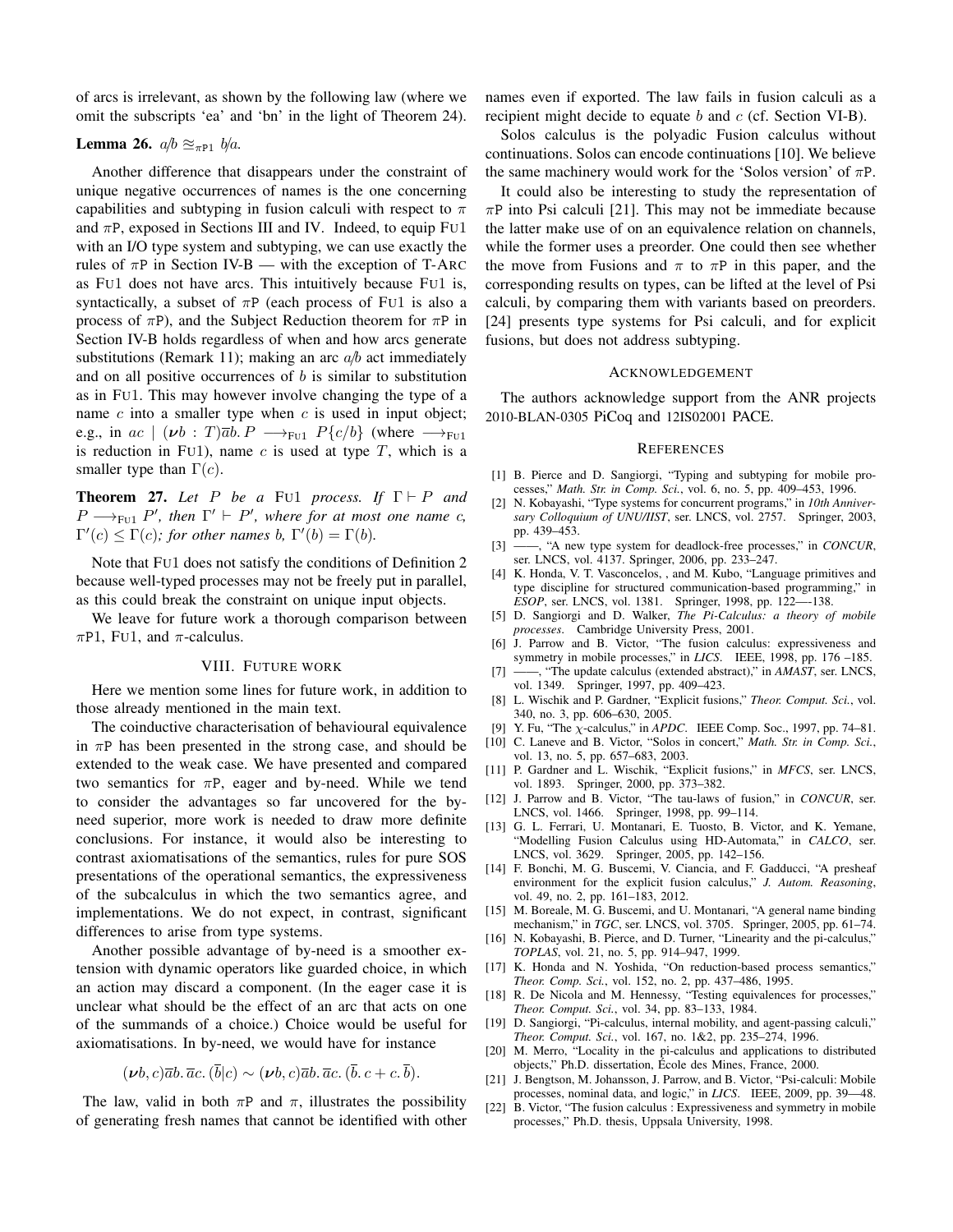- [23] Web appendix to this paper, available from http://hal.inria.fr/ hal-00818068, 2013.
- [24] H. Hüttel, "Typed  $\psi$ -calculi," in *CONCUR*, ser. LNCS, vol. 6901. Springer, 2011, pp. 265–279.

#### APPENDIX

#### *A. Reduction-closed barbed congruence (Section II)*

Definition 28 (Reduction-closed barbed congruence). *Let* L *be a process calculus, in which a reduction relation*  $\longrightarrow$ *and barb predicates* ↓ L a *, for each* a *in a given set of names, have been defined.*

*A relation* R *on the processes of* L *is* context-closed *if* PRQ *implies* C[P]RC[Q]*, for each context* C *of* L*; the relation is* barb-preserving *if for any name* a,  $P \downarrow_a^{\mathcal{L}}$  *implies*  $Q \downarrow_a^{\mathcal{L}}$ ; *it is* reduction-closed *if whenever*  $P \longrightarrow_{\mathcal{L}} P'$ *, there is*  $Q'$  *s.t.*  $Q \longrightarrow_{\mathcal{L}} Q'$  and  $P' \mathcal{R} Q'.$ 

*Then* reduction-closed barbed congruence in  $\mathcal{L}$ , written  $\simeq_{\mathcal{L}}$ , *is the largest symmetric relation on the processes of* L *that is context-closed, reduction-closed, and barb-preserving.*

#### *B. Proofs of impossibility results (Section III)*

Statement of Theorem 3: *A typed calculus with fusions that is plain and supports narrowing has trivial subtyping.*

*Proof Sketch:* We define the following active context:

$$
E \triangleq (\nu cb)(\overline{u}b \mid uc \mid \overline{v}a \mid vc \mid [\cdot]) .
$$

Note that in  $E$  we only use  $b$  as an output object. The intention is that, given some process  $P$ , and  $u, v, c$  some fresh names,  $E[P]$  should reduce to  $P\{a/b\}$ . Indeed, by applying hypothesis (2) twice, we have

$$
E[P] = (\nu bc)(\overline{u}b \mid uc \mid \overline{v}a \mid vc \mid P) \tag{6}
$$

$$
\implies (\nu b)(\overline{v}a \mid vb \mid P\{b/c\}) \tag{7}
$$

$$
= \quad (\nu b)(\overline{v}a \mid v b \mid P) \tag{8}
$$

$$
\implies P\{a/b\} \tag{9}
$$

Suppose  $U \leq T$ , we show  $\Gamma, a : T \vdash P$  iff  $\Gamma, a : U \vdash P$ . The implication from left to right is narrowing. To prove the right to left implication, suppose  $\Gamma, a : U \vdash P$ , and prove  $\Gamma, a: T \vdash P$ . By injective name substitution we have  $\Gamma, b$ :  $U \vdash P\{b/a\}$  for some fresh b.

In the typing environment  $\Gamma$ , b:U, u: $\sharp T$ , v: $\sharp T$ , c:T, a:T the process  $\overline{u}b$  is well-typed thanks to narrowing and weakening, hence so is  $(\overline{u}b \mid uc \mid \overline{v}a \mid vc \mid P\{b/a\})$ . By the restriction rule we get  $\Gamma, a: T, u: \sharp T, v: \sharp T \vdash E[P\{b/a\}],$  the latter reducing to  $P{b/a}{a/b}$  by (9). Since b has been taken fresh,  $P{b/a}{a/b} = P$ . Hence, by Subject Reduction,  $\Gamma, a: T, u: \sharp T, v: \sharp T \vdash P$ . We finally deduce  $\Gamma, a: T \vdash P$ by Strengthening.

Statement of Theorem 4: *Suppose a typed calculus with fusions is plain and there is at least one prefix* α *with object* b*, different from the subject, and there are two types* S *and* T *such that*  $S \leq T$  *and one of the following forms of narrowing holds for all* Γ*:*

- 1) whenever  $\Gamma$ ,  $b$  :  $T \vdash \alpha$ . **0**, we also have  $\Gamma$ ,  $b$  :  $S \vdash \alpha$ . **0**;
- 2) whenever  $\Gamma, b : S \vdash \alpha$ . 0, we also have  $\Gamma, b : T \vdash \alpha$ . 0.

*Then* S *and* T *are interchangeable in all typing judgements.*

*Proof Sketch:* For all  $\Delta$  we prove that  $\Delta, x : T \vdash P$  iff  $\Delta, x : S \vdash P$ . Let  $x_1, x_2, a_1$  and  $a_2$  be fresh names.

$$
\Delta_i \stackrel{\text{def}}{=} \Delta, \ x_i : T, \ x_{3-i} : S
$$

We will prove that  $\Delta_i$  ⊢  $P\{x_1/x\}$  implies  $\Delta_i$  ⊢  $P\{x_2/x\}$ for all  $i \in \{1, 2\}$ . From there it is enough to conclude using weakening, strengthening and injective substitutions. We use  $D = \overline{a_1}x_1 \mid \overline{a_2}x_2 \mid a_1y \mid a_2y$  to simulate a substitution:

$$
(\nu x_1 y)(D \mid P\{x_1/x\}) \Rightarrow P\{x_2/x\}
$$

We have to prove that  $\Delta' = \Delta_i, a_1 : T_{a_1}, a_2 : T_{a_2}, y : T_y \vdash D$ for some types  $T_{a_1}$   $T_{a_2}$ ,  $T_y$ . We note a the subject of  $\alpha$ . Using the plainness of the subtyping, we can suppose that  $a$  is any of  $a_1$  or  $a_2$  and that b is any of  $x_1, x_2$  or y, so to apply the hypothesis on different cases. There are eight subcases, along the cases from the hypothesis, i, and the form of  $\alpha$ .

- (1),  $i = 1$ ,  $\alpha = \overline{a_2} x_2$ :  $T_{a_1} = T_{a_2} = \sharp T$ ,  $T_y = T$ ;
- (1),  $i = 1$ ,  $\alpha = a_1 y$ :  $T_{a_1} = \sharp T$ ,  $T_{a_2} = \sharp S$ ,  $T_y = S$ ;
- (2),  $i = 1$ ,  $\alpha = \overline{a_1} x_1$ :  $T_{a_1} = T_{a_2} = \sharp S$ ,  $T_y = S$ ;
- (2),  $i = 1$ ,  $\alpha = a_2 y$ :  $T_{a_1} = \sharp T$ ,  $T_{a_2} = \sharp S$ ,  $T_y = T$ ;
- (1),  $i = 2$ ,  $\alpha = \overline{a_2}x_2$ :  $T_{a_1} = T_{a_2} = \sharp T$ ,  $T_y = T$ ;
- (1),  $i = 2$ ,  $\alpha = a_2 y$ :  $T_{a_1} = \sharp S$ ,  $T_{a_2} = \sharp T$ ,  $T_y = S$ ;
- (2),  $i = 2$ ,  $\alpha = \overline{a_1} x_1$ :  $T_{a_1} = T_{a_2} = \sharp S$ ,  $T_y = S$ ;
- (2),  $i = 2, \alpha = a_1 y$ :  $T_{a_1} = \sharp S$ ,  $T_{a_2} = \sharp T$ ,  $T_y = T$ .

In all these cases we prove that  $\Delta' \vdash D$  using plainness and the hypothesis on  $\alpha$ . Plainness also give us  $\Delta' \vdash P\{x_1/x\}$ . We use rules from (3) and Subject Reduction to get that  $\Delta'$  ⊢  $P\{x_2/x\}$  from which strengthening is enough to conclude.

#### *C. Structural congruence in* πP *(Section IV-A)*

Definition 29 (Structural congruence). *Structural congruence on* πP*, written* ≡*, is the smallest congruence containing the associativity and commutativity of* | *and the following rules:*

$$
P | 0 \equiv P \qquad \nu a0 \equiv 0 \qquad \nu a\nu bP \equiv \nu b\nu aP
$$

 $\mathbf{v}a(P \mid Q) \equiv (\mathbf{v}aP) \mid Q \text{ if } a \notin \text{fn}(Q)$ 

#### *D. Alternative definition of*  $\gamma$  *(Section V-A)*

Given an active context E, the set of *captured names* of E, cn(E), is defined as follows:  $c \in cn(E)$  iff the hole occurs in the scope of a restriction on c in  $E$  (cn(E) is included in the set of names that are bound in  $E$ , but might be distinct from it).

Definition 30 (Reachability / Joinability of names). *We introduce*  $\varphi ::= a \leq b \mid a \land b$  *in which*  $a \leq b$  *is read "b is reachable from*  $a$ ", and  $a \vee b$  *is read* " $a$  *and*  $b$  *are joinable*". In both *cases, we have*  $n(\varphi) = \{a, b\}$ *. We first define a judgement*  $\varphi_1, \varphi_2 \vdash \varphi$ *, as follows:* 

$$
\overline{a \leqslant b, b \leqslant c \vdash a \leqslant c} \qquad \qquad \overline{a \leqslant c, b \leqslant c \vdash a \vee b}
$$

 $a \vee b, c \leq a \vdash c \vee b$   $a \vee b, c \leq b \vdash a \vee c$  $\varphi_1, \varphi_2 \vdash \varphi$  $\varphi_2, \varphi_1 \vdash \varphi$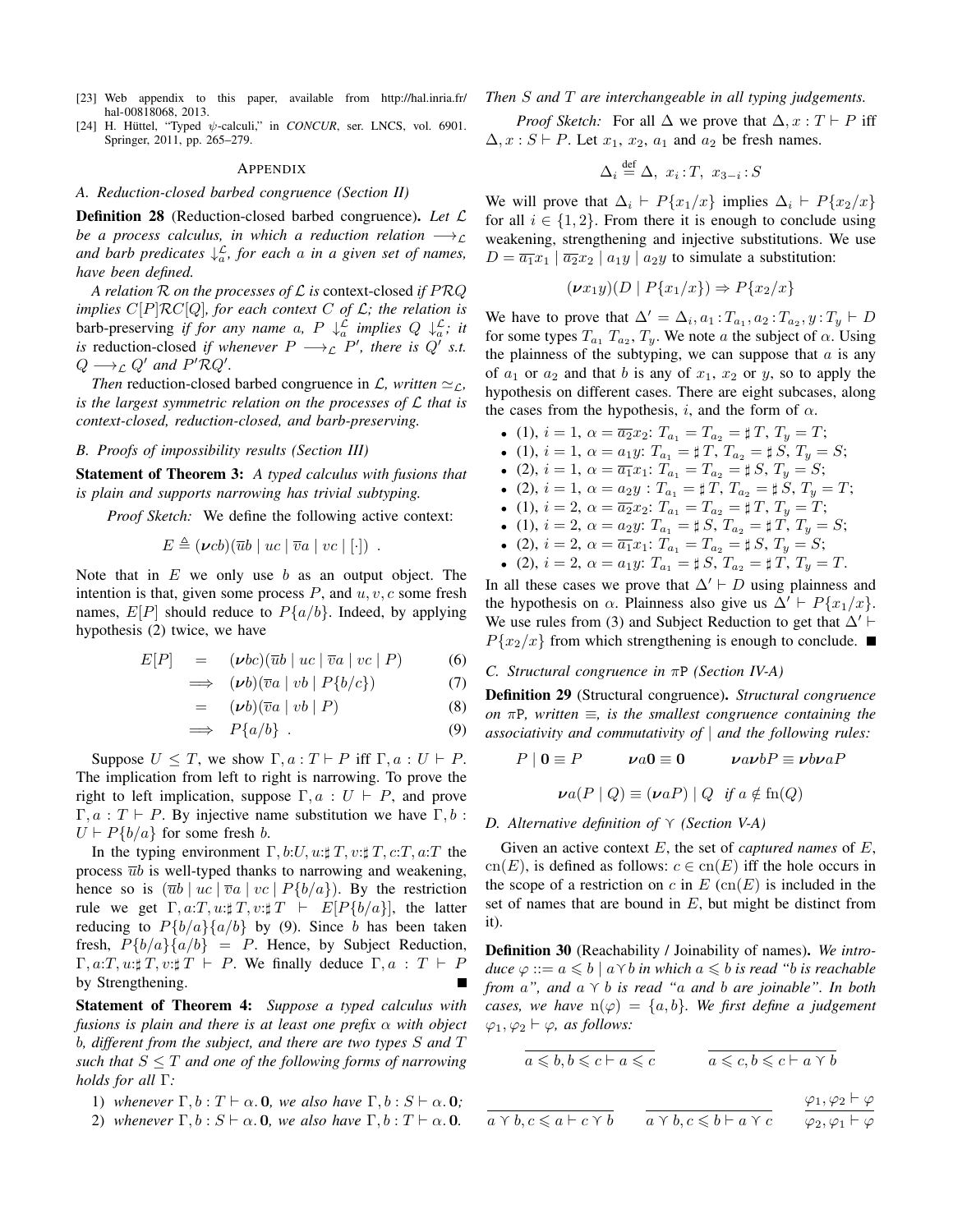*We exploit this judgement to define how*  $a \leq b$  *and*  $a \vee b$  *can be derived according to a process, or to an active context (we use*  $A ::= P | E$ *):* 

$$
\begin{array}{lll}\n\text{REFL} & \text{Deudot} \\
\hline\nA \triangleright a \leqslant a & A \triangleright \varphi_1 & A \triangleright \varphi_2 & \varphi_1, \varphi_2 \vdash \varphi \\
\hline\nA \triangleright a \leqslant a & A \triangleright \varphi\n\end{array}.
$$

*Then we define* ⊳ *for processes:* 

$$
\frac{P \triangleright \varphi}{b/a \triangleright a \leq b} \qquad \frac{P \triangleright \varphi}{P \mid R \triangleright \varphi} \qquad \frac{P \triangleright \varphi}{R \mid P \triangleright \varphi}
$$

$$
\frac{P \triangleright \varphi \qquad a \notin \mathbf{n}(\varphi)}{(\nu a) P \triangleright \varphi}
$$

*and for contexts (symmetrically for* E | P*):*

$$
\frac{P \triangleright \varphi \qquad \mathbf{n}(\varphi) \cap \mathbf{cn}(E) = \emptyset}{P \mid E \triangleright \varphi} \qquad \frac{E \triangleright \varphi}{P \mid E \triangleright \varphi} \qquad \frac{E \triangleright \varphi}{(\nu a) E \triangleright \varphi}
$$

**Lemma 31.** *If P is a*  $\pi$ *P process, the relation*  $\leq_P$  *defined by*  $\{(a, b) \mid P \triangleright a \leq b\}$  *is a preorder.* 

*Proof:* Thanks to the rule REFL,  $\leq_P$  is reflexive and thanks to the rule DEDUCT and the fact that  $a \leq b, b \leq c \vdash$  $a \leq c, \leq_P$  is transitive, hence it is a preorder. Г

*E. Coincidence of eager and by-need equivalences in* πP1 *(Section VII)*

#### Statement of Theorem 24:  $\approx_{\pi \text{Plbn}} = \approx_{\pi \text{Plea}}$ .

*Proof Sketch:* The result follows from reflexivity of a relation we define below, between processes in the eager semantics and processes in the by-need semantics.

**Lemma 32.** For  $P \in \pi P$ 1, we write  $Eq(P)$  for the relation *between names defined by*  $Eq(P)(a, b)$  *iff*  $P \triangleright a \triangleright b$ *. Then* Eq(P) *is an equivalence relation.*

Let  $R$  be the relation such that  $P R Q$  iff

$$
P, Q \in \pi P1 \ \land \ Eq(P) = Eq(Q) = \varphi \ \land \ P =_{\varphi} Q
$$

where  $P =_{\varphi} Q$  iff P is obtained from Q by replacing some subjects in active prefixes with names related by  $Eq(P)$ .

We prove that  $P \nvert R Q$  entails the following:

- 1) if  $C[P], C[Q] \in \pi P1$  then  $C[P] \mathcal{R} C[Q],$
- 2)  $P \Downarrow_a^{\text{ea}}$  iff  $Q \Downarrow_a^{\text{bn}}$ ,
- 3) if  $P \Longrightarrow_{ea} P'$  then  $Q \Longrightarrow_{bn} Q'$  with  $P' \mathcal{R} Q'$ ,
- 4) if  $Q \Longrightarrow_{\text{bn}} Q'$  then  $P \Longrightarrow_{\text{ea}} P'$  with  $P' \mathcal{R} Q'$ .

We call the union of relations satisfying these properties the *eager/by-need weak reduction-closed barbed congruence* for  $\pi$ P1, written  $_{1}^{\text{ea}}\approx_{1}^{\text{bn}}$ .

- 1)  $\mathcal R$  is clearly context-closed in  $\pi$ P1.
- 2)  $P \downarrow_a^{\text{bn}}$  implies  $P \downarrow_a^{\text{ea}}$  as each arc involved in the joinability condition generates a  $\longrightarrow_{\text{ea}}$  reduction, and  $P \downarrow_a^{\text{ea}}$ implies  $P \downarrow_a^{\text{bn}}$ , as  $P \longrightarrow_{\text{ea}} P'$  implies  $P \longrightarrow_{\text{bn}} P'$ .
- 3) By induction we suppose  $P \longrightarrow_{\text{ea}} P'$ . If this is a renaming then  $P =_{\varphi} P'$ . If this is a communication then the corresponding subjects are equated by  $\varphi$  in  $Q$ ,

which means they are joinable i.e. the by need reduction is possible.

4) Again we suppose  $Q \longrightarrow_{\text{bn}} Q'$ , with a communication on a and b with  $a \vee b$ . The corresponding names  $a', b'$ in P are such that  $a' \gamma a \gamma b \gamma b'$  i.e.  $a' \gamma b'$  so  $a'$ and  $b'$  can be rewritten into a common name, letting the communication happen.

Since  $\mathcal{R} \subseteq \mathbb{S}^{\text{an}}_{1}$  for all  $P \in \pi P1$  we have  $P \mathbb{S}^{\text{an}}_{1} \cong I P$  which implies that  $P \cong_{\pi \text{Plbn}} Q$  iff  $P \cong_{\pi \text{Plea}} Q$ .

#### *F. The Fusion calculus*

Definition 33. *The syntax of the polyadic Fusion calculus [6] without matching and choice is the following. Structural congruence is defined as usual (Definition 29).*

$$
P ::= \mathbf{0} | P | P | \overline{a}\widetilde{x}.P | a\widetilde{x}.P | \nu aP.
$$

We follow the reduction semantics of the Fusion calculus, from [22]. The side conditions for (10) are that  $\tilde{x}$  and  $\tilde{y}$  are of the same arity, that  $dom(\sigma) = \tilde{z}$  and that  $\sigma(x_i) = \sigma(y_i)$ . Note that (2), from Section II, holds.

$$
\frac{P \equiv P_1 \qquad P_1 \to_F Q_1 \qquad Q_1 \equiv Q}{P \to_F Q} \qquad \frac{P \to_F Q}{E[P] \to_F E[Q]}
$$

$$
(\nu \tilde{z})(R \mid a\tilde{x}.P \mid \overline{a}\tilde{y}.Q) \to_F (R \mid P \mid Q)\sigma \qquad (10)
$$

*G. Auxiliary results*

*a) Results involving name preorders:*

**Lemma 34.** *If*  $P \triangleright a \land b$  *and*  $\{a, b\} \subseteq \text{fn}(P)$ *, then*  $P \equiv P'$ *implies*  $P' \triangleright a \curlyvee b$ .

*Proof:* The predicate  $P \triangleright \varphi$  only depends on the occurrences of arcs in P; those occurrences are trivially preserved by structural congruence, except that to keep track of alphaconversion one must consider that P's binders also bind  $\varphi$ 's names. Hence the statement only holds for free names.

#### **Lemma 35.** *If*  $P \simeq_{\text{bn}} Q$  *and*  $P \triangleright a \curlyvee b$ *. Then*  $Q \triangleright a \curlyvee b$ *.*

*Proof:* We characterise joinability using the context  $E =$  $(- \mid \overline{a} \cdot f \mid b \cdot g)$  where f and g are fresh: we easily prove that  $R \triangleright a \land b$  iff  $E[R] \longrightarrow_{\text{bn}} R_1$  where  $R_1 \downarrow^{\text{bn}}_f$  and  $R_1 \downarrow^{\text{bn}}_g$ . By definition of  $\simeq_{\text{bn}}$  we know that  $E[P] \simeq_{\text{bn}} E[Q]$  and we conclude playing the bisimulation game of  $\simeq_{\text{bn}}$ .

**Lemma 36.** If  $PRQ$  and  $R$  preserves  $\gamma$  and parallel *composition of arcs (in particular if*  $\mathcal R$  *is a* ∼<sub>bn</sub>-relation), *then*  $P \triangleright a \leq b$  *iff*  $Q \triangleright a \leq b$ *.* 

*Proof:* Let P and Q be processes and f be a fresh name. Then  $P \triangleright a \leq b$  iff  $(P | f/b) \triangleright a \curlyvee f$  and similarly for Q. Thanks to the second hypothesis on R we have  $(P | f/b) \mathcal{R} (Q | f/b)$ and we conclude with the second one.

*b) Basic tools:* Prefixes delimit the action of structural congruence.

#### **Lemma 37.** *Suppose*  $\pi_1$ ,  $\pi_2$  *are prefixes.*

1) If  $E[\pi_1, P_1] \equiv P'$  then there exist E' and  $P'_1$  such that  $P_1 \equiv P'_1$ ,  $P' = E'[\pi_1, P'_1]$  and  $E \triangleright a \land b$  iff  $E' \triangleright a \land b$ .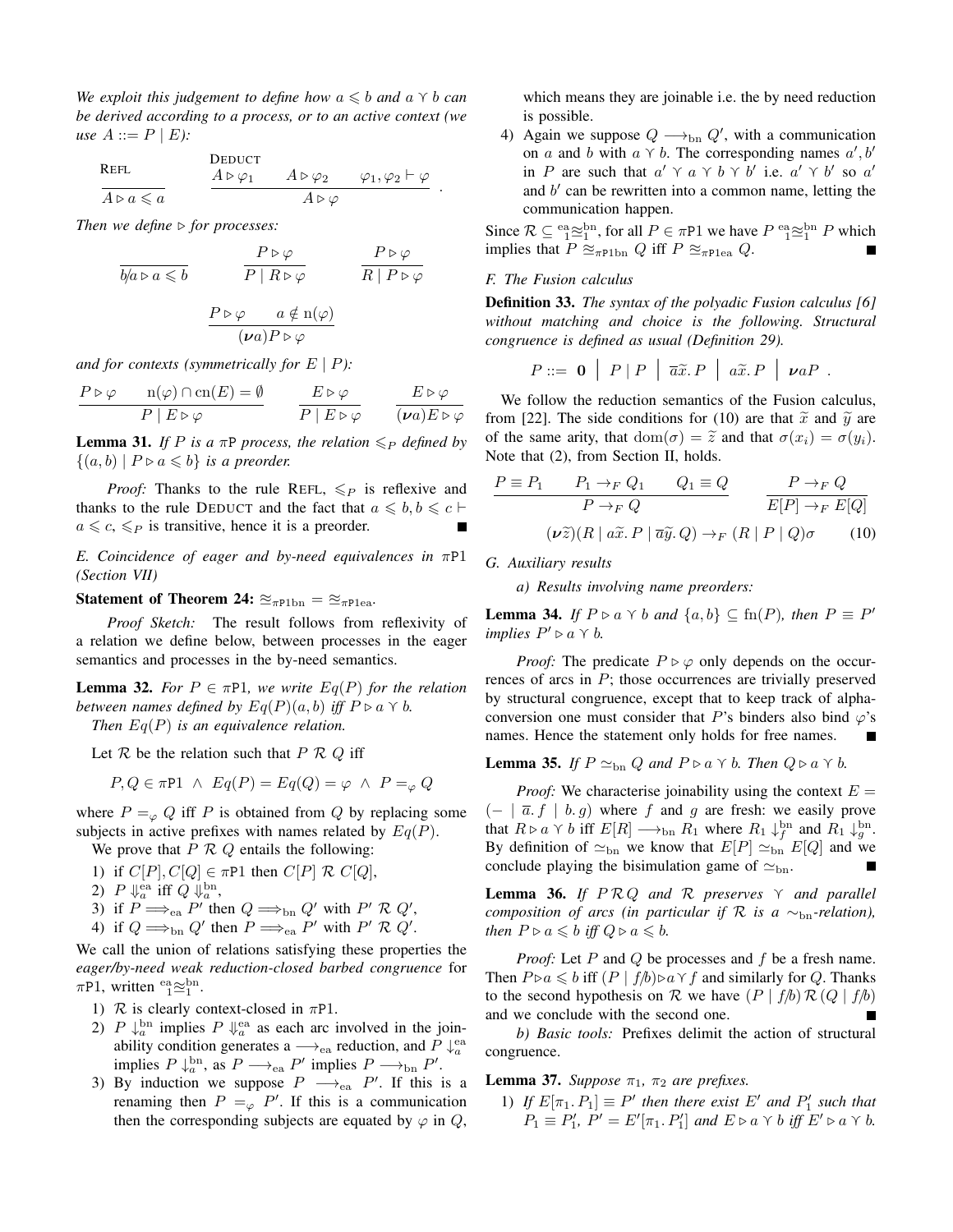*Moreover for all*  $Q_1$  *such that all names of*  $\text{fn}(Q_1)$  *are either in*  $\text{fn}(P_1)$  *or not captured by* E *then the latter are not captured by*  $E'$  *and*  $E[Q_1] \equiv E'[Q_1]$ *.* 

2) If  $G[\pi_1, P_1][\pi_2, P_2] \equiv P'$  then there exist  $G'$ ,  $P'_1$ *and*  $P'_2$  *such that*  $P_1 \equiv P'_1$ ,  $P_2 \equiv P'_2$  *and*  $P' =$  $G'[\pi_1, P_1][\pi_2, P_2]$  or  $P' = G'[\pi_2, P'_2][\pi_1, P'_1]$  and  $G \triangleright$  $a \vee b$  *iff*  $G' \triangleright a \vee b$ .

*Proof:* Structural congruence can act under prefixes only using the fact that  $\equiv$  is a congruence, i.e. using the rule "if  $P \equiv P'$  then  $C[P] \equiv C[P']$ " for some arbitrary context C containing a prefix. For this rule we work an induction on C to get the same cutting as  $E[\pi_1, P_1]$ ; all the other rules deriving  $\equiv$  are handled by the corresponding case analysis on the context  $E$ . Note that the statement also holds when  $E$  is an arbitrary context.

#### Lemma 38. *If*  $P \equiv Q$  *then*  $P \sim_{bn} Q$ .

*Proof:* We show that  $\equiv$  is a  $\sim$ <sub>bn</sub>-bisimulation. (The proof is not by induction over the derivation of  $P \equiv Q$  because the fact that  $\equiv$  is a congruence is not easy to handle.) The clauses 1), 2), 4) are easy – respectively handled by the fact that  $\equiv$  is a congruence, Lemma 34 and the fact that  $\equiv$  is symmetric – as is the clause 3) when  $\mu = \tau - \text{since} \rightarrow b_{\text{bn}} = \rightarrow b_{\text{bn}}$  is stable by  $\equiv$ . For the remaining labels we examine the case where  $\mu = bd$ , the other case being similar. We know that  $P = E[ac, P_1]$ with  $E \triangleright a \land b$  and  $P' = E[d/c \mid P_1]$ . We use Lemma 37 to get  $Q = E'[ac, P_1]$  which implies  $Q \stackrel{bd}{\longrightarrow} E'[d/c \mid P_1] \equiv P'.$ 

#### *c) Proof techniques:*

**Definition 39** (By-need bisimulation up to  $\sim_{\text{bn}}$  and restriction). *A relation*  $\mathcal R$  *is a* by-need bisimulation up to  $\sim_{\text{bn}}$  and restriction *if* PRQ *implies:*

- 1)  $P \mid a/b \mathcal{R} Q \mid a/b$ , for all names  $a, b$ ;
- 2) *if* a and *b* appear free in P, then  $P \triangleright a \land b$  *implies*  $Q \triangleright a \curlyvee b$ ;
- 3) if  $P \stackrel{\mu}{\longrightarrow}_{\text{bn}} P'$  (where the object part of  $\mu$  is fresh, whenever  $\mu \neq \tau$ ), then  $Q \stackrel{\mu}{\longrightarrow}_{\text{bn}} Q'$  and there are  $P'', Q'', \tilde{x}$  *s.t.*  $P' \sim_{\text{bn}} \nu \tilde{x} P'', Q' \sim_{\text{bn}} \nu \tilde{x} Q'',$  and P ′′RQ′′ *,*
- 4) *the converse of clauses (2) and (3).*

**Lemma 40.** *If*  $\mathcal{R}$  *is a by-need bisimulation up to*  $\sim_{\text{bn}}$  *and restriction then*  $\mathcal{R} \subseteq \sim_{\text{bn}}$ *.* 

#### *H. Soundness of* ∼<sub>bn</sub> *(Section V-C)*

We now move to the proof that  $\sim_{bn}$  is a congruence. What is missing is closure by parallel composition, which is rather delicate. This is because we defined the semantics of  $\tau$ -actions with a reduction semantics. (The standard schema is to define a pure SOS semantics, show that it coincides with the reduction semantics, and then work with the SOS.)

For the proof of congruence we introduce *communication contexts*. These are, intuitively, the composition of two active contexts, one used for an input, the other for an output; such input and output may produce a  $\tau$ -action. Communication contexts, ranged over by  $G$ , have two holes, each occurring exactly once.

$$
G ::= P | G | G | P | \nu a G | E_1 | E_2 .
$$

By convention the leftmost hole is the first one, the other is the second one. We write  $P = G[ac, Q][\overline{b}d, R]$  if P is obtained from G with ac. Q, and the second hole with  $\overline{b}d$ . R.

Communication contexts can be used to decompose a  $\rightarrow$ <sub>bn</sub> transition:

**Lemma 41.** Suppose  $P \stackrel{\tau}{\longrightarrow}_{\text{bn}} P'$  (that is,  $P \longrightarrow_{\text{bn}} P'$ ). Then *one of the following statements holds:*

•  $P = G[\overline{a}b, Q][cd, R]$  *and*  $P' \sim_{bn} \nu f(G[b/f | Q][f/d | R]),$ 

•  $P = G[cd, R][\overline{a}b, Q]$  and  $P' \sim_{\text{bn}} \nu f(G[f/d | R][b/f | Q]),$ 

*where*  $P \triangleright a \curlyvee c$  *and*  $f$  *is fresh.* 

*Proof:* The two cases are similar, the main difficulty is to keep track of the structural congruence operations. If  $P \longrightarrow_{\text{bn}}$ P' it means that,  $P \equiv E[\overline{a}b, Q_1 \mid ac, R_1]$  and  $P' \equiv E[b/c \mid b]$  $Q_1$  |  $R_1$ ]. From the first relation we can get G such that  $P = G[\overline{a}b, Q][cd, R]$  (with  $G \triangleright a \curlyvee c$ ,  $Q \equiv Q_1$  and  $R \equiv R_1$ ), ignoring the symmetric case for which the output is the left argument of G. We extract the potential restrictions  $\nu b$  and  $\nu d$  $\hat{b} = \emptyset$  if b is not bound and  $\hat{b} = \{b\}$  if is captured by G) from G, yielding the much alike context G' (and  $G \equiv (\nu \hat{b} \hat{d}) G'$ ). The interesting part is that we can write the reduction with the arc at the top, then use Lemma 44 and then structural congruence to put back  $b$  and  $d$  inside  $G$ .

$$
P \equiv (\nu \hat{b}\hat{d})G'[\overline{a}b,Q][cd,R]
$$
  
\n
$$
\longrightarrow_{\text{bn}} (\nu \hat{b}\hat{d})(b/d | G'[Q][R])
$$
  
\n
$$
\sim_{\text{bn}} (\nu \hat{b}\hat{d})( (\nu f)(b/f | f/d) | G'[Q][R])
$$
  
\n
$$
\equiv (\nu f)(\nu \hat{b}\hat{d})(G'[b/f | Q][f/d | R])
$$
  
\n
$$
\equiv (\nu f)G[b/f | Q][f/d | R].
$$

To conclude we need to relate this last process to  $P'$  which is done by proving that  $E[b/d \mid Q_1 \mid R_1] \equiv (\nu \hat{b} \hat{d}) (\hat{b}/d \mid$  $G'[Q][R]$ , which is done by keeping tracks of the derivation of  $E[\overline{a}b, Q_1 | cd, R_1] \equiv P$ .

**Lemma 42.** Suppose  $Q \xrightarrow{bf} b_{\text{bn}} Q'$ , that b is not captured by E and f is fresh. Then  $Q \mid E[\overline{b}d, R_1] \longrightarrow_{\text{bn}} \sim_{\text{bn}} \nu f(Q')$  $E[d/f | R_1]).$ 

**Lemma 43** (Congruence for restriction). *If*  $P \sim_{\text{bn}} Q$  *then for all* c,  $\nu cP \sim_{\text{bn}} \nu cQ$ .

*Proof:* Given a relation  $\mathcal{R}$ , we define

$$
(\mathcal{R})^{\text{Sub}} = \{ (P \mid \sigma, Q \mid \sigma). PRQ \text{ and } \sigma \text{ is a parallel composition of arcs } \}.
$$

We show that  $({({\nu cP},{\nu cQ}), P \sim_{\text{bn}} Q})^{\text{Sub}}$  is a bisimulation up to  $\equiv$ . This is a consequence of the following observations:

- For any  $u, v, c, P$  such that  $\{u, v\} \subset \text{fn}(P)$  and  $c \notin$  $\{u, v\}$ , we have  $P \triangleright u \curlyvee v$  iff  $\nu c P \triangleright u \curlyvee v$ .
- The visible transitions of our labelled transition system do not involve name extrusion, and we have that  $P \stackrel{\sim}{\longrightarrow}_{\text{bn}} P'$ iff  $\nu c P \stackrel{\alpha}{\longrightarrow}_{\text{bn}} \nu c P'$  for  $c \notin n(\alpha)$ .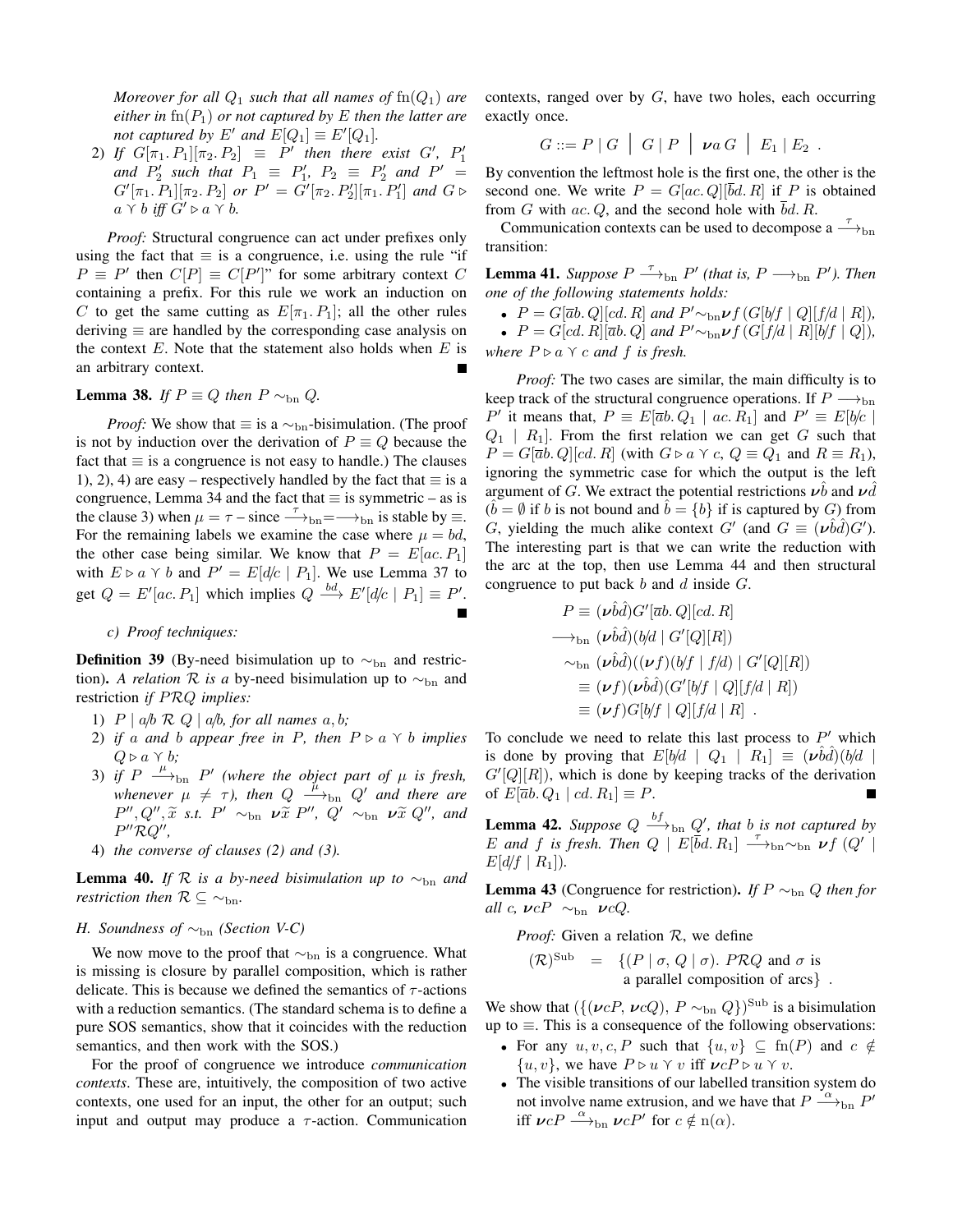• Suppose now  $\nu cP \stackrel{\tau}{\longrightarrow}_{\text{bn}} P'$ . This means  $P \stackrel{\tau}{\longrightarrow}_{\text{bn}} P_0$ for some  $P_0$  s.t.  $P' \equiv \nu c P_0$ . But then  $Q \stackrel{\tau}{\longrightarrow}_{\text{bn}} Q_0$ ,  $P_0 \sim_{\text{bn}} Q_0$  and  $\nu c Q \stackrel{\tau}{\longrightarrow}_{\text{bn}} \nu c Q_0$ .

Lemma 44 (Transitivity of arcs). *For all active context* E *we have:*  $E[a/c] \sim_{\text{bn}} E[\nu b(a/b \mid b/c)]$ .

*Proof:* Let  $R$  be the corresponding relation. We show that R is a  $\sim_{\text{bn}}$ -bisimulation up to  $\equiv$ . Of course the relation is stable by parallel composition of arcs, since  $E$  can be an arbitrary active context. Concerning the  $\gamma$  condition, the leftto-right implication is rather clear. From right to left, we must prove that we cannot get more from  $\boldsymbol{\nu}b(a/b \mid b/c)$  than from  $a/c$  which is achieved by the restriction  $\nu b$ . Now concerning the transitions we know from the  $\gamma$  condition that the same names will be joinable through the preorder, independently of  $\equiv$  or the context. The resulting processes will still stay in  $\mathcal{R}$ , up to  $\equiv$ .

**Lemma 45** (Congruence for parallel composition). *If*  $P \sim_{\text{bn}}$ Q then also  $P \mid R \sim_{\text{bn}} Q \mid R$ .

*Proof (Sketch):* **Special case:** we first suppose that all arcs in R occur under at least one prefix. We show that

is a bisimulation up to restriction and up to bisimilarity.

Suppose then  $\overline{P}$  |  $R \longrightarrow_{\text{bn}} U$ , in which both  $\overline{P}$  and  $\overline{R}$ contribute (the other possibilities are easier).

Suppose  $P$  makes the input (the case of output is symmetric). In this case we have, using Lemma 41:

$$
P = E[ac, P_1] \qquad R = F[\bar{b}d, R_1]
$$

where  $E \triangleright a \land b$  (since R has no arc), f is fresh and with  $P' = E[f/c | P_1]$  and  $R' = F[d/f | R_1]$ :

$$
U \sim_{\text{bn}} \nu f(P' | R') .
$$

Using rule EN-INP, we also have  $P \xrightarrow{bf} b_n P'$ . Hence, since  $P \sim_{\text{bn}} Q$ ,  $Q \stackrel{bf}{\longrightarrow}_{\text{bn}} Q'$  and  $P' \sim_{\text{bn}} Q'$  for some  $Q'$ , which gives  $Q' = E'[a'c'.Q_1]$  for some a' s.t.  $E' \triangleright a' \preceq b$ , and  $Q' = E'[f/c' | Q_1]$ . From this, Lemma 42 gives us directly:

$$
Q \mid R \xrightarrow{\tau}_{\text{bn}} \sim_{\text{bn}} \nu f(Q' \mid R')
$$

We can now extract the arc from  $R'$ :

$$
R' \equiv \nu \widetilde{n} (R'' | \sigma) ,
$$

where  $\sigma$  is a parallel composition of arcs and  $R''$  contains no active arc. We then have

$$
P' | R' \equiv (\nu \widetilde{n}) (P' | \sigma | R'')
$$

and similarly for  $Q' | R'$ . We can conclude by remarking that  $P' \sim_{\text{bn}} Q'$  entails  $P' | σ ∼_{\text{bn}} Q' | σ$ , and using up to restriction to remove the topmost restrictions.

**General case:** Consider now the case where  $R$  is an arbitrary process. We reason by induction on  $R$ , to show that

 $P \sim_{\text{bn}} Q$  implies  $P | R \sim_{\text{bn}} Q | R$ . The cases where R is a prefixed process or  $R = 0$  are treated by the result above.

The case where  $R = u/v$  holds by definition of  $\sim_{\text{bn}} P \sim_{\text{bn}} P$ Q implies  $P \mid u/v \sim_{\text{bn}} Q \mid u/v$ .

If  $R = R_1 | R_2$ , then by induction  $P | R_1 \sim_{\text{bn}} Q | R_1$ , which gives, by induction again,  $(P | R_1) | R_2 \sim_{\text{bn}} (Q |$  $R_1$ ) |  $R_2$ , hence the result by associativity of |.

Suppose now  $R = \nu cR'$ . We can suppose w.l.o.g.  $c \notin$  $fn(P) \cup fn(Q)$ . Then by induction  $P \mid R' \sim_{bn} Q \mid R'$ , which gives, by Lemma 43,  $(\nu c)(P \mid R') \sim_{\text{bn}} (\nu c)(Q \mid R')$ . Lemma 38 gives  $(\nu c)(P \mid R') \sim_{\text{bn}} P \mid \nu cR'$ , and similarly for Q, hence  $P \mid R \sim_{\text{bn}} Q \mid R$ . This concludes the proof. ■

Statement of Theorem 20: *Bisimilarity is a congruence.*

*Proof:* Follows from Lemmas 43 and 45, closure by prefixes being immediate.

**Theorem 46** (Soundness). *If*  $P \sim_{bn} Q$  *then*  $P \simeq_{bn} Q$ .

Proof: Preservation of fresh barbs: when f does not appear in any arc,  $P \downarrow_f^{\text{bn}}$  is equivalent to  $P \stackrel{\alpha}{\longrightarrow}$  where  $\alpha$ is an input or output label with subject  $f$ .

Preservation of general barbs:  $P \downarrow_a^{\text{bn}}$  is equivalent to  $(P \mid$  $\alpha$ . f)  $\xrightarrow{\tau}$ <sub>bn</sub> $\downarrow_f$ <sup>bn</sup> for some  $\alpha$  whose subject is a.

Closure under reduction holds trivially since  $\longrightarrow$ <sub>bn</sub> coin- $\{(P \mid R, Q \mid R), P \sim_{\text{bn}} Q \text{ and } R \text{ does not contain active arcs}\}$  cides with  $\rightarrow_{\text{bn}}$  and finally, Theorem 20 guarantees closure by contexts. П

#### *I. Completeness of* ∼<sub>bn</sub> *(Section V-C)*

For a prefix  $\alpha$  we write  $\overline{\alpha}$  for the dual prefix, i.e.  $\overline{ab} = ab$ and  $ab = \overline{a}b$ . Any prefix  $\alpha$  can be also seen as a label.

Lemma 47. *Let* P *and* P ′ *be processes and* f *a name fresh w.r.t.* P and such that  $P' \downarrow_f^{\text{bn}}$ . Then  $P \stackrel{\alpha}{\longrightarrow}_{\text{bn}} \equiv P'$  if and only *if there exists a process*  $P_1$  *such that*  $P_1 \downarrow_f^{\text{bn}}$  and

$$
P | \overline{\alpha}. (\overline{f} | f) \longrightarrow_{\text{bn}} P_1 \longrightarrow_{\text{bn}} P'
$$

.

*Proof:* Let us consider the case where  $\alpha$  is an input prefix bd, the output case being similar.

*Left to right:* since  $\longrightarrow$ <sub>bn</sub> is stable by  $\equiv$  we directly suppose that  $P \xrightarrow{\alpha}$  b<sub>n</sub>  $P'$ . Then  $P = E[ac, Q]$  with  $E \triangleright a \vee b$  and  $P' = E[d/c | Q]$ . Then

$$
P_{\alpha} \stackrel{\text{def}}{=} P \mid \overline{\alpha}. (\overline{f} \mid f)
$$
  
\n
$$
\equiv E[ac. Q \mid \overline{b}d. (\overline{f} \mid f)]
$$
  
\n
$$
\longrightarrow_{\text{bn}} E[d/c \mid Q \mid \overline{f} \mid f] \stackrel{\text{def}}{=} P_1
$$
  
\n
$$
\longrightarrow_{\text{bn}} E[d/c \mid Q] = P' .
$$

*Right to left:* since  $P_1$  and  $f$  is fresh in  $P$  we know that  $\overline{\alpha}$  has been triggered, that is,  $P_{\alpha} \equiv E[ac \cdot Q \mid bd \cdot (f \mid f)]$  and  $P' \equiv E[d/c \mid Q]$  since P' has no f barb. This means that P is of the form  $P \equiv E[ac, Q]$ . Hence  $P \stackrel{\alpha}{\longrightarrow}_{\text{bn}} \equiv P'$ .

**Theorem 48** (Completeness). *If*  $P \simeq_{\text{bn}} Q$  *then*  $P \sim_{\text{bn}} Q$ .

*Proof:* We show that  $\simeq_{\text{bn}}$  is a  $\sim_{\text{bn}}$ -bisimulation up to  $\equiv$ . The clause for preservation of  $\gamma$  is treated with Lemma 35. The one about parallel composition of arcs is trivial, as well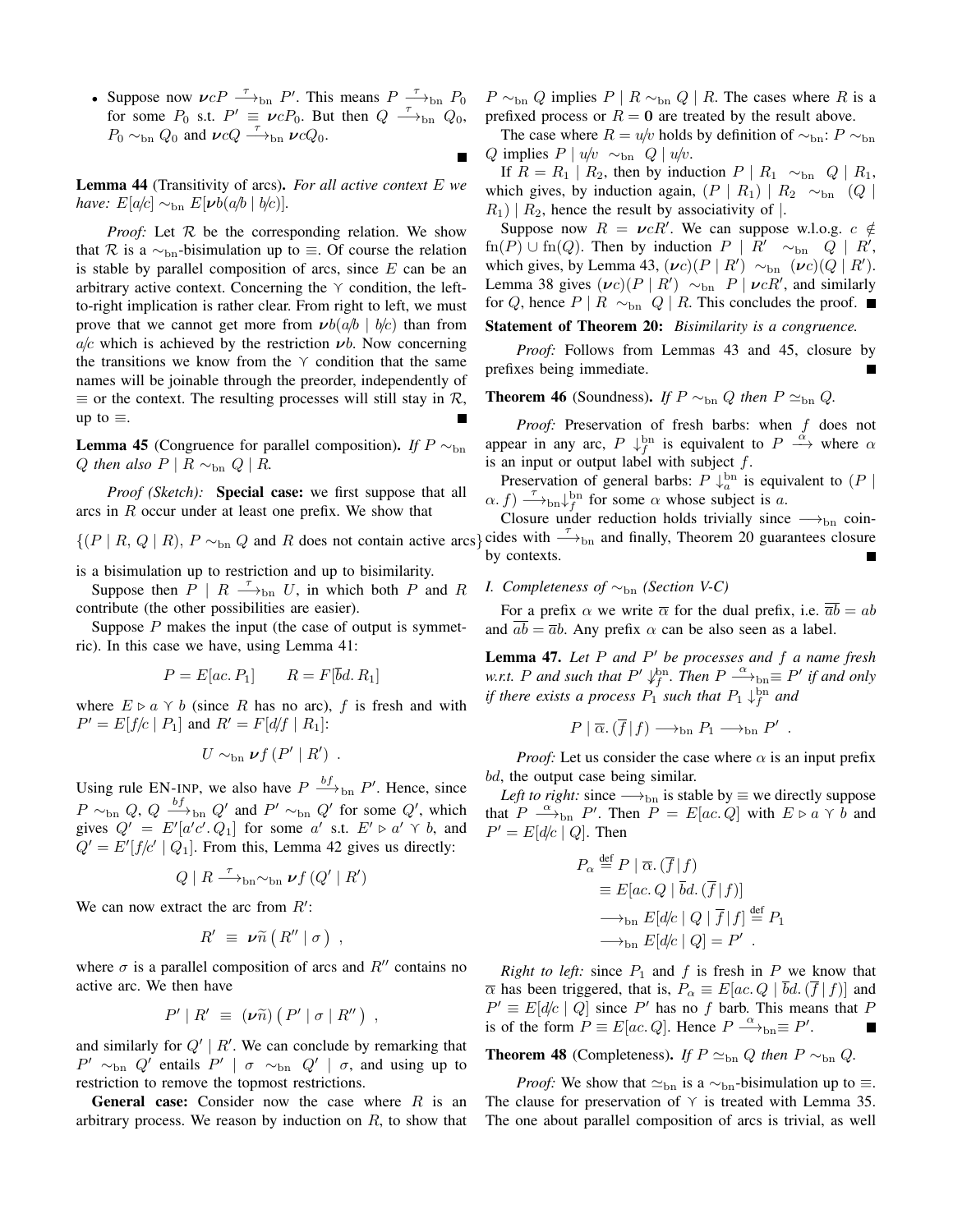as the symmetry and the clause for the  $\tau$ -transition. We are left with the case for an input or output transition  $\alpha$ .

Suppose  $P \stackrel{\alpha}{\longrightarrow}_{\text{bn}} P'$  and let f be a name fresh wrt to P, P' and Q. Lemma 47 provides us  $P_1$  such that  $P_1 \downarrow_f^{\text{bn}}$  and a reduction scheme that we can transport to Q:

$$
Q | \overline{\alpha}.(\overline{f}|f) \longrightarrow_{\text{bn}} Q_1 \longrightarrow_{\text{bn}} Q_2 .
$$

We know that  $P_1 \simeq_{\text{bn}} Q_1$  and  $P' \simeq_{\text{bn}} Q_2$ , hence  $Q_1 \downarrow^{\text{bn}}_f$ and  $Q_2 \downarrow_f^{\text{bn}}$  (since f is fresh for P'). Another application of Lemma 47 directly gives us  $Q \stackrel{\alpha}{\longrightarrow}_{bn} \equiv Q_2$ .

**Statement of Theorem 21:** *In*  $\pi$ *P*, *relations*  $\sim_{\text{bn}}$  *and*  $\approx_{\text{bn}}$ *coincide.*

*Proof:* Consequence of Theorems 48 and 46.

Г

#### *J. Encoding* Aπ *in* πP

*1) Operational correspondence results:* We say that  $P \in$  $\pi P$  is *asynchronous* if the continuation of all outputs in P is 0. We can remark that the encoding of a process in  $A\pi$  is an asynchronous  $\pi P$  process.

We use the following properties of the encoding, where  $\longrightarrow_{\pi}$  is the reduction in the  $\pi$ -calculus. Barbs in the  $\pi$ -calculus are defined in the standard way:  $P \downarrow_a$  iff  $P \equiv (\nu \tilde{c})(\alpha.P \mid R)$ where  $\alpha$  is a prefix whose subject is a. (It is equivalent to  $P = E[\alpha, P_1]$  for some active context E.)

Lemma 49. *Let* P *be any* π*-calculus process.*

1) If 
$$
P \equiv Q
$$
 then  $[P] \equiv [Q]$ ;

2) *if*  $\llbracket P \rrbracket \equiv \llbracket Q \rrbracket$  *then*  $P \equiv Q$ ;

- 3) *if*  $[P] \equiv E_1[\bar{a}b, Q_1 | ax, R_1]$  *then*  $Q_1 \equiv [Q]$ *,*  $R_1 \equiv [R]$ *and*  $P \equiv E[\overline{a}b, Q \mid a(x), R]$  *with*  $\llbracket E \rrbracket[\nu x[\cdot]] \equiv E_1[\cdot].$
- 4) *if*  $P \longrightarrow_{\pi} P'$  then  $[ P ] \longrightarrow_{\text{bn}} \simeq_{\text{bn}} [ P' ]$ ;
- 5) *conversely, if*  $[P] \longrightarrow_{bn} P_1$  *then there is*  $P'$  *such that*  $P \longrightarrow_{\pi} P'$  and  $P_1 \simeq_{\text{bn}} [P']$ ;
- 6)  $P \downarrow_a \text{ iff } \|P\| \downarrow_a$ .

*Proof:*

1) Straightforward.

- 2) We prove tediously but straightforwardly the following refined statement: if  $\llbracket P \rrbracket \equiv R_1$  then there exist R such that  $P \equiv R$  and we can obtain  $R_1$  from  $\llbracket R \rrbracket$  such that  $R_1 \equiv \llbracket R \rrbracket$  but only by moving restrictions of input objects. In the case where  $R_1 = [Q]$  we prove that R is necessarily Q (the restrictions of input objects have only one possible position).
- 3) We combine techniques used in the previous item to get back the fact  $Q_1$  and  $R_1$  are structurally congruent to encoding of processes, and techniques from the proof of Lemma 37 to separate the transformations of  $\equiv$  in the subterms  $Q_1$ ,  $R_1$  guarded by the prefixes  $\overline{ab}$ ,  $ax$  from those in the rest of the term.
- 4) The reduction  $\longrightarrow_{\pi}$  is quotiented by structural congruence, so in the induction proof there is a case handling the rule "if  $P \equiv P_1 \longrightarrow_{\pi} P'_1 \equiv P'$  then  $P \longrightarrow_{\pi} \equiv P''$ ". Since  $\llbracket P \rrbracket \equiv \llbracket P_1 \rrbracket$  and  $\llbracket P'_1 \rrbracket \equiv \llbracket P' \rrbracket$  we only need to know that  $[[P_1]] \longrightarrow_{\text{bn}} \simeq_{\text{bn}} [P'_1]$  by induction. We

also need to know that  $(\equiv \longrightarrow_{bn} \simeq_{bn} \equiv ) \subseteq (\longrightarrow_{bn} \simeq_{bn})$ which is true by definition of  $\rightarrow$ <sub>bn</sub> and  $\simeq$ <sub>bn</sub>.

Similarly since the reduction in  $\pi$  is also quotiented by active contexts we also remark that the encoding is compositional, and the encoding of an active context is still active. Also we have to prove that if  $P \longrightarrow_{\text{bn}} \simeq_{\text{bn}} Q$ then  $P \longrightarrow_{\text{bn}} \simeq_{\text{bn}} Q$  which is true by definition of  $\rightarrow$ <sub>bn</sub> and because  $\simeq$ <sub>bn</sub> is a congruence.

We now focus on the simple case of  $\overline{a}b$ . P  $a(x)$ .  $Q \longrightarrow_{\pi} P \mid Q\{b/x\}$ . The encoding of the lefthand side reduces into  $\nu x(\llbracket P \rrbracket + b/x + \llbracket Q \rrbracket)$  and we know that x has no negative occurrence in  $\llbracket Q \rrbracket$  so by Lemma 19 this process is equivalent to  $[ P ] | [ Q ] | \{b/x\}$ which is of the expected shape.

- 5) If  $[P] \longrightarrow_{bn} Q$ , since  $[P]$  does not have any arc, the reduction comes from a communication between two prefixes on the same name a:  $||P|| \equiv E_1|\overline{a}b.||Q||$ ax.  $\llbracket R \rrbracket$  with E binding x, and then keeping track of all actions operated by  $\equiv$  we know that  $P_1$  is of the form  $P_1 \equiv E_1[[Q] \mid b/x \mid [R]]$ . We can recover  $P \equiv E[\overline{a}b. Q \mid a(x). R] \longrightarrow_{\pi} E[Q \mid R\{b/x\}] \stackrel{\text{def}}{=} P'.$ Then  $[P'] = [E][[Q] + [R]\{b/x\}] \equiv E_1[[Q] +$  $\llbracket R \rrbracket \{b/x\} \rrbracket \simeq_{\text{bn}} P_1.$
- 6) The implication from left to right is straightforward by induction, but one has to remark that to test the input barb, one needs a synchronous tester  $\overline{a}b$ .  $\omega$ . (Note that input barbs are not tested in the *asynchronous* version of behavioural equivalences.) The other implication follows from the fact that there is no arc in  $[$ P $]$  so  $[$ P $] \downarrow$ <sub>a</sub> if and only if  $\llbracket P \rrbracket$  contains a prefix whose subject is a (which is equivalent to the fact  $P$  does, too).

Lemma 50 (Label-syntax correspondence). *If* P *is only contains trivial arcs (of the form e/e) and*  $\alpha$  *is a prefix ac or*  $\overline{a}c$ *then*  $P \xrightarrow{\alpha}$ <sub>bn</sub> $\equiv P'$  *iff*  $P \equiv E[\alpha, P_1]$  *and*  $P' \equiv E[c/c | P_1]$ *, with* E *binding neither* a *nor* c *(and* P ′ *has only trivial arcs). Moreover*  $P \downarrow_a^{\text{bn}}$  *iff*  $P \stackrel{\alpha}{\longrightarrow}_{\text{bn}}$  *iff*  $P \equiv E[\alpha, P_1]$ *.* 

*In addition if*  $\sigma \triangleright a \curlyvee b$  *then*  $P \stackrel{ac}{\longrightarrow}_{\text{bn}} P'$  *implies*  $P \mid \sigma \stackrel{bc}{\longrightarrow}_{\text{bn}}$  $P' | \sigma$  (resp.  $\bar{a}c$ ,  $\bar{b}c$ ).

Lemma 51 (Label correspondences). *Let* P *be any* π *process and* f *a fresh name.*

1) If  $P \xrightarrow{\bar{a}c} P'$  then  $[P] \xrightarrow{\bar{a}f} b_n \equiv c/f \mid [P']$ . 2) If  $P \xrightarrow{\overline{a}(c)} \overline{r}$   $P'$  then  $[ P ] \xrightarrow{\overline{a} f} b_n \equiv \nu c (c/f \mid [P'] ]$ . 3) If  $P \xrightarrow{a(x)} \mathbb{R} P'$  then  $[ P ] \xrightarrow{af} \mathbb{b}_n \equiv \nu x (f/x \mid [ \! [ P' ] \! ]).$ 4) If  $[P] \stackrel{\overline{a}f}{\longrightarrow}$ <sub>bn</sub>  $P_1$  then a) *either*  $P \stackrel{\overline{a}c}{\longrightarrow}_{\pi} P'$  *with*  $P_1 \equiv c/f \mid [ \! [ P' ] \! ]$ , b) *or*  $P \xrightarrow{\overline{a}(c)} \pi P'$  *with*  $P_1 \equiv \nu c (c/f \mid [P''])$ 5) If  $[P] \stackrel{af}{\longrightarrow}$ <sub>bn</sub>  $P_1$  then  $P \xrightarrow{a(x)} \neg P'$  with  $P_1 \equiv \nu x. (f/x \mid [P'])$ 

**Lemma 52** (Decomposition of transitions, asynchronous  $\pi P$ ). *Let* P *be an asynchronous* πP *term without visible arc,* σ *a parallel composition of arcs, and* f*,* g *some fresh names.*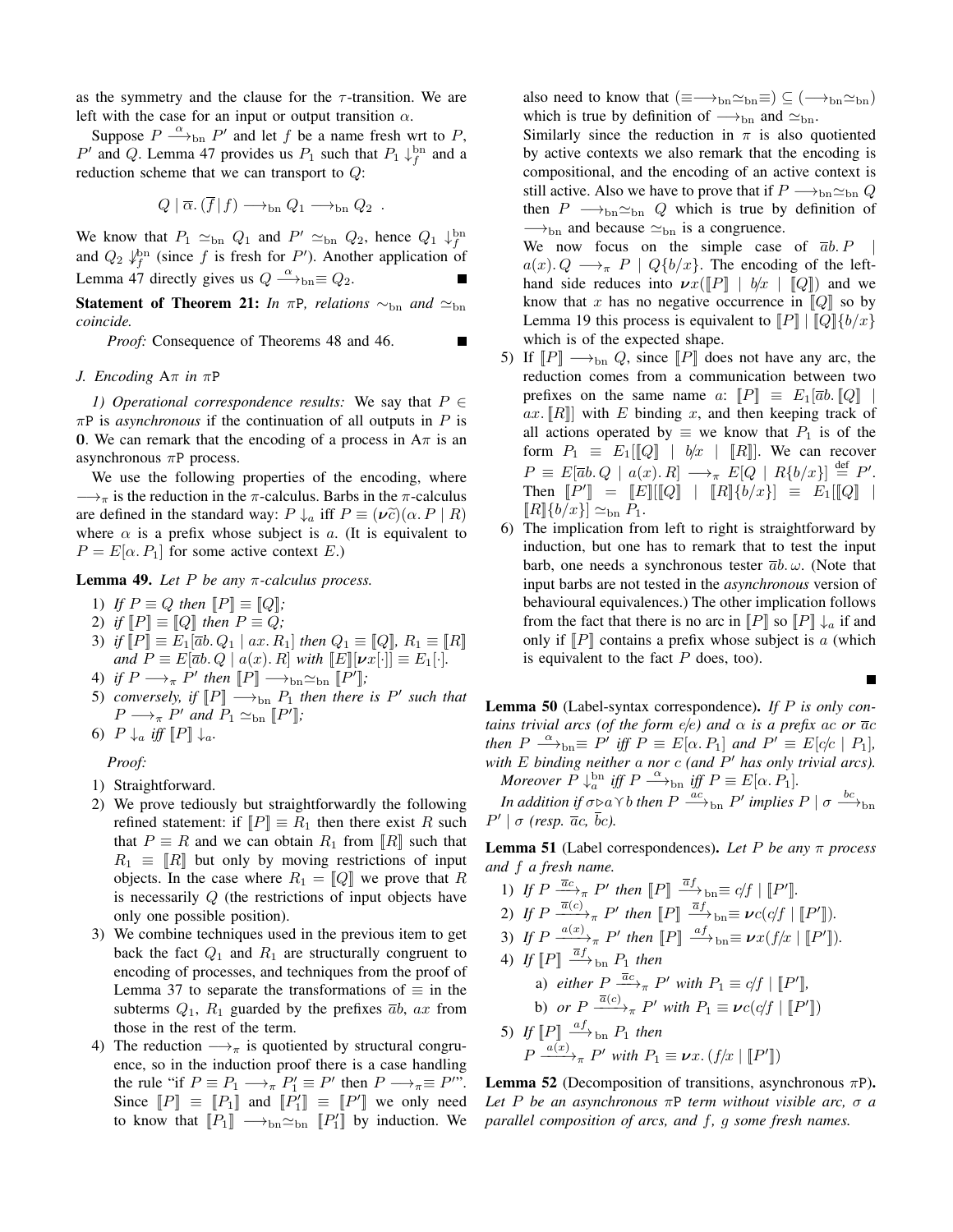- 1) If  $P \mid \sigma \longrightarrow_{bn} P_t$  then  $P \stackrel{\overline{a}f}{\longrightarrow}_{bn} P_1 \stackrel{bg}{\longrightarrow}_{bn} P_2$  with  $P_t \sim_{\text{bn}} (\nu f g)(P_2 | f/g) | \sigma \text{ and } \sigma \triangleright a \curlyvee b.$
- 2) Suppose  $P \stackrel{\overline{a}f}{\longrightarrow}_{\text{bn}} P_1 \stackrel{ag}{\longrightarrow}_{\text{bn}} P_2$  and  $\sigma \triangleright a \curlyvee b$ . Then  $P \mid \sigma \longrightarrow_{\text{bn}} \sim_{\text{bn}} (\nu fg)(P_2 \mid f/g) \mid \sigma.$

This result is directly a consequence of the syntax of asynchronous  $\pi P$  as for similar results in A $\pi$ . We use  $\sim_{\text{bn}}$  for renaming and concatenating fresh names using Lemma 44.

*2) Full abstraction for the encoding of* Aπ*:* One inclusion in the full abstraction result actually holds for the whole  $\pi$ calculus:

**Lemma 53.** Let P and Q be  $\pi$  terms. Then  $\llbracket P \rrbracket \simeq_{\text{bn}} \llbracket Q \rrbracket$ *implies*  $P \simeq_{\pi} Q$ *.* 

*Proof:* The relation  $\{(P, Q) | \|P\| \simeq_{\text{bn}} \|Q\| \}$  is reductionclosed (consequence of Lemma 49), barb-preserving (consequence of Lemma 49), and context-closed: if C is a  $\pi$  context then there exists a  $\pi P$  context  $C_1$  such that  $||C[P]|| = C_1||[P]||$ , similarly for Q; hence  $[P] \simeq_{\text{bn}} [Q]$  implies  $[C[P]] \simeq_{\text{bn}}$  $\llbracket C[Q] \rrbracket$ .

Lemma 54. *Let* P *and* Q *be asynchronous* π*-terms. Then*  $P \simeq_{\pi} Q$  *implies*  $[P] \simeq_{\text{bn}} [Q]$ *.* 

*Proof:* Thanks to Theorem 46 and to the characterisation of barbed congruence by ground bisimilarity in the asynchronous  $\pi$ -calculus [5], we only have to prove that  $P \sim_{\mathbf{g}} Q$ implies  $[P] \sim_{\text{bn}} [Q]$ . We do so by showing that the following relation is a  $\sim_{\text{bn}}$ -bisimulation up to restriction and  $\sim_{\text{bn}}$ :

$$
\mathcal{R} \stackrel{\text{def}}{=} (\sim_g)^{\text{Sub}} \stackrel{\text{def}}{=} \{ ([P] | \sigma, [Q] | \sigma) | P \sim_g Q \}
$$

where  $\sigma$  stands for any parallel composition of arcs. In order to do that, we rely on Lemma 51 ( $\llbracket P \rrbracket$  is arc-free) to relate non- $\tau$  transitions in  $\pi$  and  $\pi$ P, as well as on Lemma 52 to decompose  $\tau$ -transitions into visible transitions.

We analyse all possible transitions from  $||P|| \mid \sigma$ . We omit intermediate steps to focus on the relevant details.

- 1)  $[P] | \sigma \stackrel{af}{\longrightarrow}_{\text{bn}} \sim_{\text{bn}} \nu x (f/x \mid [P'] \mid \sigma) \text{ with } P \stackrel{b(x)}{\longrightarrow}_{\pi}$ P' for some b such that  $\sigma \triangleright a \curlyvee b$ . Drawing the  $\sim_g$ diagram yields eventually  $\llbracket Q \rrbracket \xrightarrow{bf}{}_{\text{bn}} \sim_{\text{bn}} \nu x (f/x \mid$  $\llbracket Q' \rrbracket$ ). We add  $\sigma$  to derive a transition along the original label  $af$ , and relate in  $R$  the resulting processes.
- 2)  $[P] | \sigma \stackrel{\overline{a}f}{\longrightarrow}_{\text{bn}} \sim_{\text{bn}} \nu \hat{c}(c/f | [P'])$  with  $P \stackrel{\nu \hat{c}bc}{\longrightarrow}_{\pi} P'$ with  $\hat{c} \in \{\emptyset, \{c\}\}\$ and  $\sigma \triangleright a \curlyvee b$ . The reasoning is similar to the previous case.
- 3)  $[P] | \sigma \longrightarrow_{\text{bn}} P_t | \sigma$  with

$$
[P] \xrightarrow{\overline{a}f} \ln \xrightarrow{bg} \ln \nu \hat{c}x (cf \mid g/x \mid [P'']) \stackrel{\text{def}}{=} P_2
$$

$$
P \xrightarrow{\nu \hat{c}ac} \xrightarrow{\overline{b}(x)} \pi P''
$$

such that  $\sigma \triangleright a \curlyvee b$  and  $P_t \sim_{\text{bn}} \nu f g(P_2 | f/g)$ . We can again play the ground bisimilarity game and use Lemma 52 to get the same relations on the  $Q$  side, to finally get  $P \sim_g Q$  and thus:

$$
(\llbracket P'' \rrbracket \mid \sigma') \mathrel{\mathcal{R}} (\llbracket Q'' \rrbracket \mid \sigma')
$$

with  $\sigma' = \sigma | c/f | f/g | g/x$ . We use the up to restriction technique on  $f, g, x$ , and  $\hat{c}$ .

The relation  $R$  is symmetric, and clearly satisfies the clause about joinability and the clause about the addition of arcs. Thus R is a  $\sim_{\text{bn}}$ -bisimulation up to restriction and  $\sim_{\text{bn}}$ . ■

Theorem 55 (Full abstraction). *Suppose* P, Q *are processes from the asynchronous*  $\pi$ -calculus,  $A\pi$ . Then  $P \simeq_{A\pi} Q$  *iff*  $[|P] \simeq_{\text{bn}} [Q]$ 

#### *K. Encoding of Explicit Fusions*

**Definition 56.** Let  $P \triangleright a = b$  be the judgement conjunction of  $P \triangleright a \leq b$  *and*  $P \triangleright b \leq a$ *.* 

In the following we note  $\varphi_P$  the relation  $\{(a, b) \mid P \triangleright a \varphi b\}$ , e.g.  $a \ Y_P b$  for the joinability  $a \leq_P b$  for the reachability or  $a = P b$  for the equality. We will note  $P = a, b Q$  iff  $P{b/a} =$  $Q\{b/a\}$  i.e. if the only difference between P and Q is the exchange of some a and b. We will also write  $a = b$  for  $[a = b]$ which is  $a/b \mid b/a$ .

**Lemma 57.** If  $P = a, b$  Q then  $\varphi_{P|a=b} = \varphi_{Q|a=b}$ .

*Proof:* By symmetry we only consider inclusion. We use induction on the derivation of  $(P | a = b) \ge \varphi$  along Definition 30. Only the base case is interesting, when P and Q are arcs and  $\varphi$  is of the form  $d \leq e$ . Then if  $n(\varphi) \subseteq \{a, b\}$ then  $(a = b) \triangleright \varphi$ ; if  $P \neq Q$  then  $(P, Q)$  can only be of the form  $(a_1/c, a_2/c)$  (or, resp.,  $(c/a_1, c/a_2)$ ) where  $a_i \in \{a, b\}$ . In this last case  $\varphi$  must be  $c \leq a_i$  (resp.  $a_i \leq c$ ) which is easily achieved by  $(a_2/c \mid a = b)$  (resp.  $(a_2/c \mid a = b)$ ).

We extend the definition of  $=_{a,b}$  to predicates:  $\varphi =_{a,b} \psi$  iff  $\varphi$  and  $\psi$  differ only by a, b swaps. Lemma 57 can be slightly generalised:

**Lemma 58.** If  $P = a, b$   $Q, \varphi = a, b \psi$  then  $\varphi_{P|a=b} = \psi_{Q|a=b}$ .

*Proof:* By Lemma 57 we only have to prove that if  $R =$ S |  $a = b$  then  $R \triangleright \varphi$  implies  $R \triangleright \psi$ , which is easy, since for each case there is a rule of Definition 30 that uses either  $a/b$ or  $b/a$  to replace one  $a$  with a  $b$  or vice versa.

**Lemma 59.** *If*  $P =_{a,b} Q$  *then*  $(P | a = b) \sim_{bn} (Q | a = b)$ *.* 

*Proof:* Let  $R$  be the corresponding relation, quantifying over every P and Q. We prove that R is a  $\sim_{\text{bn}}$ -bisimulation:

- 1) invariance under arcs is trivial;
- 2) is implied by Lemma 57;
- 3) we use Lemma 58 to ensure the communication is possible (when  $\mu = \tau$ ) or that the subject of  $\mu$  can be related to the subject of the prefix (when  $\mu \neq \tau$ ). The resulting processes are still related through  $=$ <sub>a,b</sub> since this relation commutes with  $\equiv$  and contexts.

We conclude by symmetry of  $=_{a,b}$ .

Lemma 60. *If* P *and* Q *are prefix-free, and if their preorders coincide on free names, then*  $P \sim_{bn} Q$ .

*Proof:* The corresponding relation is a  $\sim_{\text{bn}}$ -bisimulation: all condition checks are straightforward, even when we add